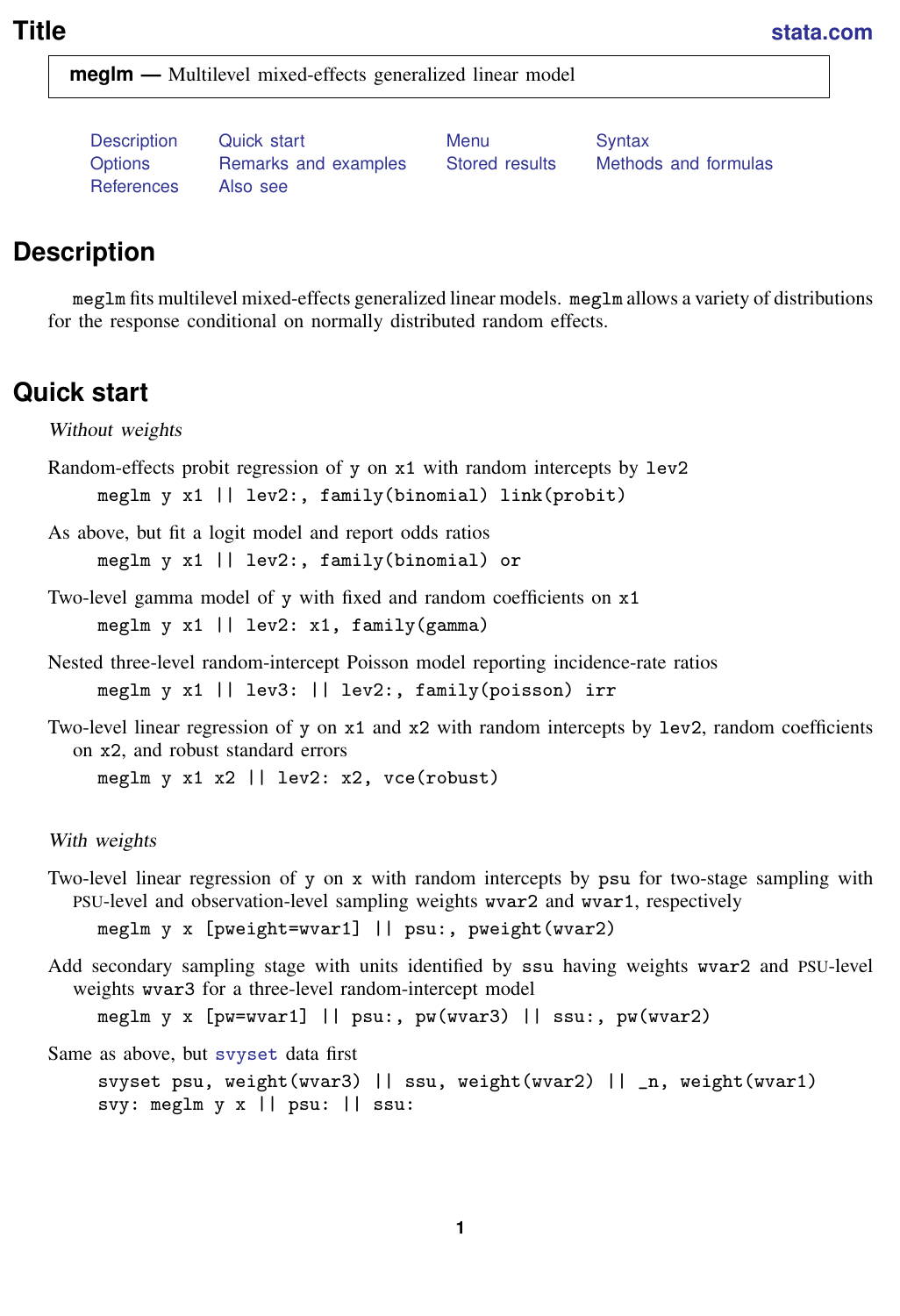## <span id="page-1-0"></span>**Menu**

<span id="page-1-1"></span>Statistics > Multilevel mixed-effects models > Generalized linear model (GLM)

# **Syntax**

 $\mathbb{R}$  **r** *equation*  $\begin{bmatrix} 1 \\ 1 \end{bmatrix}$  *re\_equation*  $\begin{bmatrix} 1 \\ 1 \end{bmatrix}$  *re\_equation* ...  $\begin{bmatrix} 0 \\ 1 \end{bmatrix}$  *[options](#page-2-0)* 

where the syntax of *fe equation* is

 $\begin{bmatrix} indepvars \end{bmatrix}$  $\begin{bmatrix} indepvars \end{bmatrix}$  $\begin{bmatrix} indepvars \end{bmatrix}$   $\begin{bmatrix} if \end{bmatrix}$  $\begin{bmatrix} if \end{bmatrix}$  $\begin{bmatrix} if \end{bmatrix}$   $\begin{bmatrix} in \end{bmatrix}$  $\begin{bmatrix} in \end{bmatrix}$  $\begin{bmatrix} in \end{bmatrix}$   $\begin{bmatrix} weight \end{bmatrix}$  $\begin{bmatrix} weight \end{bmatrix}$  $\begin{bmatrix} weight \end{bmatrix}$   $\begin{bmatrix} , fe\_{options} \end{bmatrix}$ 

and the syntax of *re\_equation* is one of the following:

for random coefficients and intercepts

 $levelvar:$   $\lceil \text{varlist} \rceil$  $\lceil \text{varlist} \rceil$  $\lceil \text{varlist} \rceil$   $\lceil$  , *re options*  $\lceil$ 

for random effects among the values of a factor variable in a crossed-effects model

*levelvar*: R.*[varname](https://www.stata.com/manuals/u11.pdf#u11.4varnameandvarlists)*

*levelvar* is a variable identifying the group structure for the random effects at that level or is \_all representing one group comprising all observations.

| fe_options                                                            | Description                                                             |  |  |
|-----------------------------------------------------------------------|-------------------------------------------------------------------------|--|--|
| Model                                                                 |                                                                         |  |  |
| noconstant                                                            | suppress the constant term from the fixed-effects equation              |  |  |
| $\exposure(varname_e)$                                                | include $ln(varname_e)$ in model with coefficient constrained to 1      |  |  |
| offset ( $varname_o$ )                                                | include varname <sub>o</sub> in model with coefficient constrained to 1 |  |  |
| asis                                                                  | retain perfect predictor variables                                      |  |  |
| re_options                                                            | Description                                                             |  |  |
| Model                                                                 |                                                                         |  |  |
| covariance( <i>vartype</i> )                                          | variance–covariance structure of the random effects                     |  |  |
| suppress constant term from the random-effects equation<br>noconstant |                                                                         |  |  |
| frequency weights at higher levels<br>fweight (varname)               |                                                                         |  |  |
|                                                                       |                                                                         |  |  |
| iweight (varname)                                                     | importance weights at higher levels                                     |  |  |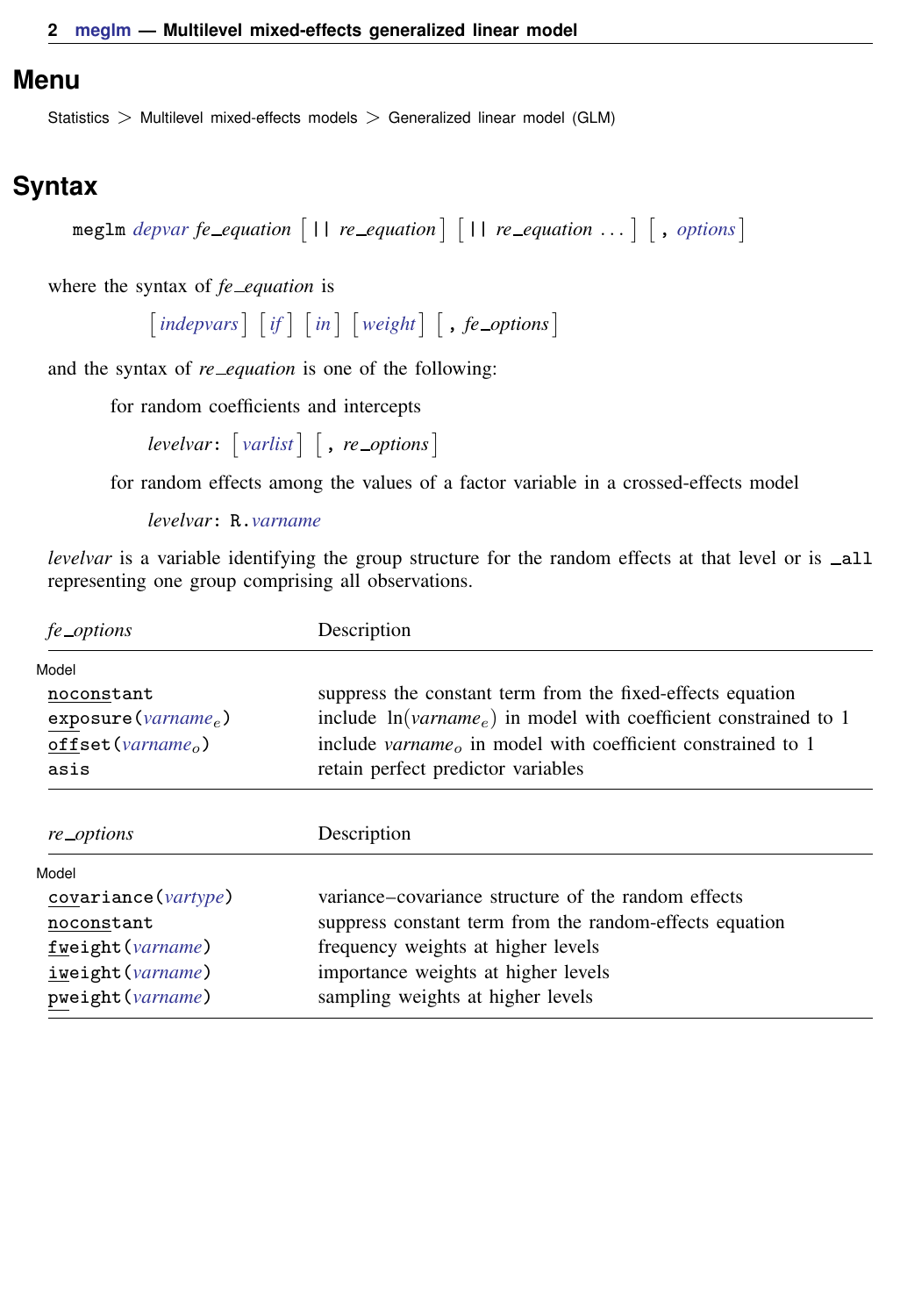<span id="page-2-1"></span><span id="page-2-0"></span>

| options                            | Description                                                                                                                                            |  |  |
|------------------------------------|--------------------------------------------------------------------------------------------------------------------------------------------------------|--|--|
| Model                              |                                                                                                                                                        |  |  |
| family (family)                    | distribution of <i>depvar</i> ; default is family (gaussian)                                                                                           |  |  |
| link(link)                         | link function; default varies per family                                                                                                               |  |  |
| constraints ( <i>constraints</i> ) | apply specified linear constraints                                                                                                                     |  |  |
| SE/Robust                          |                                                                                                                                                        |  |  |
| $\text{vec}(\text{vcetype})$       | <i>vcetype</i> may be oim, opg, robust, or cluster <i>clustvar</i>                                                                                     |  |  |
| Reporting                          |                                                                                                                                                        |  |  |
| level(f)                           | set confidence level; default is level(95)                                                                                                             |  |  |
| eform                              | report exponentiated fixed-effects coefficients                                                                                                        |  |  |
| irr                                | report fixed-effects coefficients as incidence-rate ratios                                                                                             |  |  |
| or                                 | report fixed-effects coefficients as odds ratios                                                                                                       |  |  |
| nocnsreport                        | do not display constraints                                                                                                                             |  |  |
| notable                            | suppress coefficient table                                                                                                                             |  |  |
| noheader                           | suppress output header                                                                                                                                 |  |  |
| nogroup                            | suppress table summarizing groups                                                                                                                      |  |  |
| display_options                    | control columns and column formats, row spacing, line width,<br>display of omitted variables and base and empty cells, and<br>factor-variable labeling |  |  |
| Integration                        |                                                                                                                                                        |  |  |
| intmethod( <i>intmethod</i> )      | integration method                                                                                                                                     |  |  |
| $intpoints(\#)$                    | set the number of integration (quadrature) points for all levels;<br>default is intpoints(7)                                                           |  |  |
| Maximization                       |                                                                                                                                                        |  |  |
| maximize_options                   | control the maximization process; seldom used                                                                                                          |  |  |
| startvalues (symethod)             | method for obtaining starting values                                                                                                                   |  |  |
| startgrid $(gridspec)$             | perform a grid search to improve starting values                                                                                                       |  |  |
| noestimate                         | do not fit the model; show starting values instead                                                                                                     |  |  |
| dnumerical                         | use numerical derivative techniques                                                                                                                    |  |  |
| collinear                          | keep collinear variables                                                                                                                               |  |  |
| coeflegend                         | display legend instead of statistics                                                                                                                   |  |  |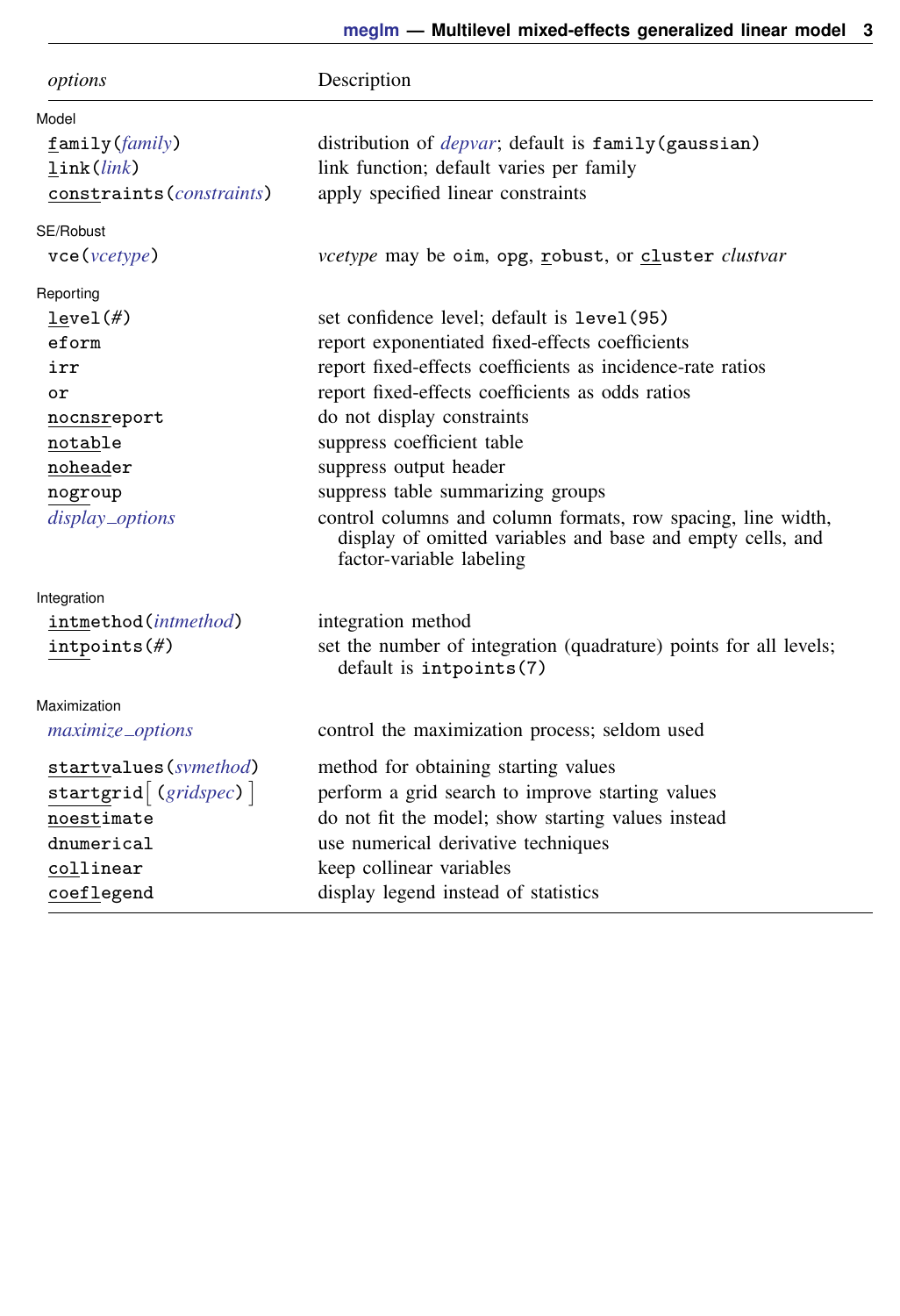## **4 [meglm](#page-0-2) — Multilevel mixed-effects generalized linear model**

| vartype                 | Description                                                                                                                      |
|-------------------------|----------------------------------------------------------------------------------------------------------------------------------|
| independent             | one unique variance parameter per random effect and all covariances<br>0; the default unless the R. notation is used             |
| exchangeable            | equal variances for random effects and one common pairwise<br>covariance                                                         |
| identity                | equal variances for random effects and all covariances 0; the<br>default if the R, notation is used                              |
| unstructured            | all variances and covariances to be distinctly estimated                                                                         |
| fixed( <i>matname</i> ) | user-selected variances and covariances constrained to specified<br>values; the remaining variances and covariances unrestricted |
| pattern (matname)       | user-selected variances and covariances constrained to be equal;<br>the remaining variances and covariances unrestricted         |

<span id="page-3-0"></span>

| family                             | Description                                                                |  |  |  |
|------------------------------------|----------------------------------------------------------------------------|--|--|--|
| gaussian                           | Gaussian (normal); the default                                             |  |  |  |
| bernoulli                          | Bernoulli                                                                  |  |  |  |
| binomial $\lceil # \rceil$ varname | binomial; default number of binomial trials is 1                           |  |  |  |
| $g$ amma                           | gamma                                                                      |  |  |  |
|                                    | nbinomial [mean   constant ] negative binomial; default dispersion is mean |  |  |  |
| ordinal                            | ordinal                                                                    |  |  |  |
| poisson                            | Poisson                                                                    |  |  |  |

<span id="page-3-1"></span>

| link                        | Description           |  |
|-----------------------------|-----------------------|--|
| identity                    | identity              |  |
| log                         | log                   |  |
| logit                       | logit                 |  |
| $\underline{\mbox{probit}}$ | probit                |  |
| cloglog                     | complementary log-log |  |

<span id="page-3-2"></span>

| intmethod   | Description                                                                                                  |
|-------------|--------------------------------------------------------------------------------------------------------------|
| mvaghermite | mean-variance adaptive Gauss-Hermite quadrature; the default<br>unless a crossed random-effects model is fit |
| mcaghermite | mode-curvature adaptive Gauss-Hermite quadrature                                                             |
| pcaghermite | Pinheiro-Chao mode-curvature adaptive Gauss-Hermite<br>quadrature                                            |
| ghermite    | nonadaptive Gauss-Hermite quadrature                                                                         |
| laplace     | Laplacian approximation; the default for crossed random-effects<br>models                                    |
| pclaplace   | Pinheiro-Chao Laplacian approximation                                                                        |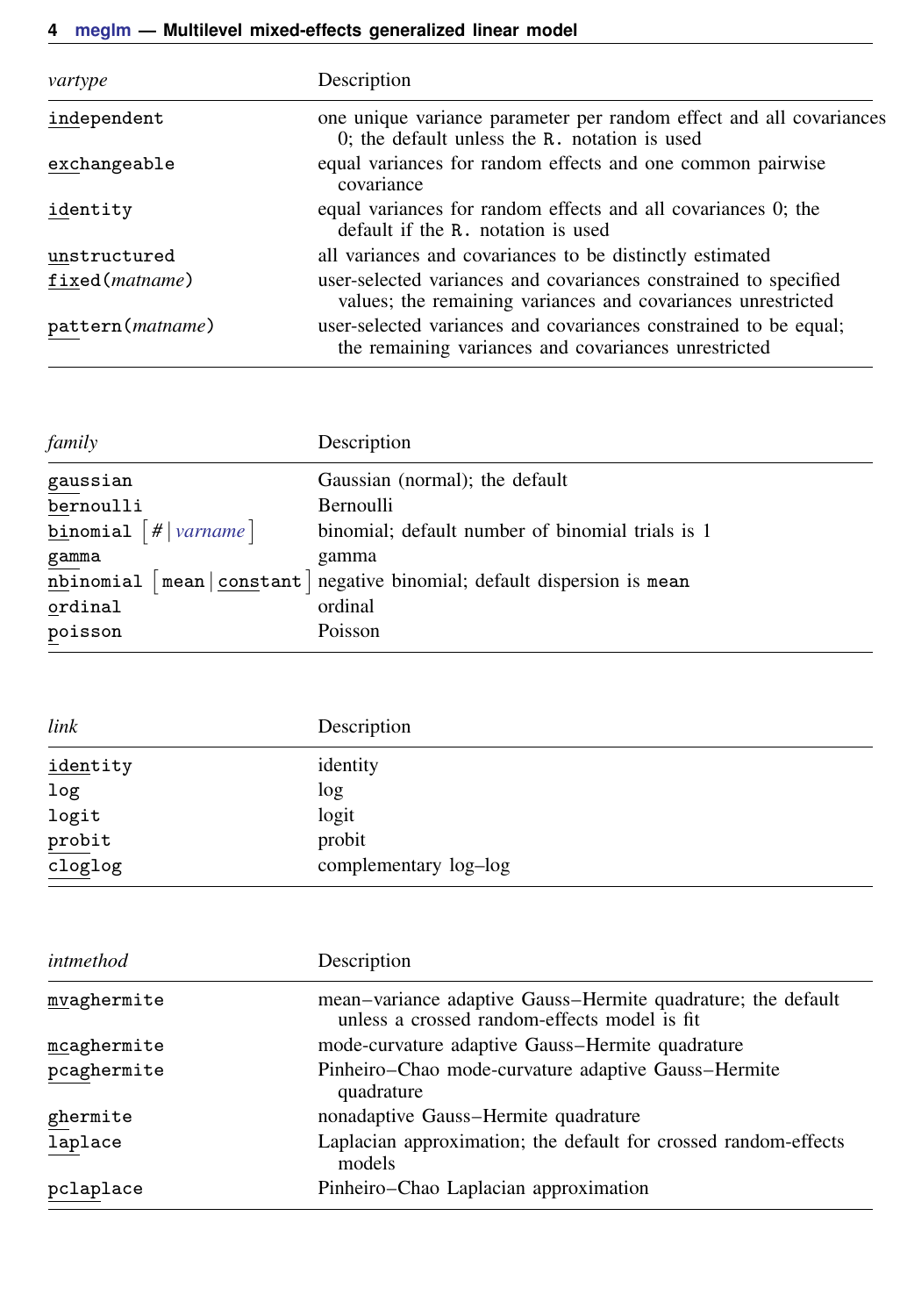*indepvars* and *varlist* may contain factor variables; see [U[\] 11.4.3 Factor variables](https://www.stata.com/manuals/u11.pdf#u11.4.3Factorvariables).

*depvar*, *indepvars*, and *varlist* may contain time-series operators; see [U[\] 11.4.4 Time-series varlists](https://www.stata.com/manuals/u11.pdf#u11.4.4Time-seriesvarlists).

- bayes, by, collect, and svy are allowed; see [U[\] 11.1.10 Prefix commands](https://www.stata.com/manuals/u11.pdf#u11.1.10Prefixcommands). For more details, see [BAYES] [bayes: meglm](https://www.stata.com/manuals/bayesbayesmeglm.pdf#bayesbayesmeglm).
- vce() and weights are not allowed with the svy prefix; see [\[SVY\]](https://www.stata.com/manuals/svysvy.pdf#svysvy) svy.
- <span id="page-4-1"></span>fweights, iweights, and pweights are allowed; see [U[\] 11.1.6 weight](https://www.stata.com/manuals/u11.pdf#u11.1.6weight). Only one type of weight may be specified. Weights are not supported under the Laplacian approximation or for crossed models.
- startvalues(), startgrid, noestimate, dnumerical, collinear, and coeflegend do not appear in the dialog box.
- <span id="page-4-0"></span>See [U[\] 20 Estimation and postestimation commands](https://www.stata.com/manuals/u20.pdf#u20Estimationandpostestimationcommands) for more capabilities of estimation commands.

## **Options**

 $\overline{a}$ 

#### [Model] Model <u>by</u> the contract of the contract of the contract of the contract of the contract of the contract of the contract of the contract of the contract of the contract of the contract of the contract of the contract of the

- noconstant suppresses the constant (intercept) term and may be specified for the fixed-effects equation and for any of or all the random-effects equations.
- exposure(*[varname](https://www.stata.com/manuals/u11.pdf#u11.4varnameandvarlists)*e) specifies a variable that reflects the amount of exposure over which the *[depvar](https://www.stata.com/manuals/u11.pdf#u11.4varnameandvarlists)* events were observed for each observation; ln(*varname*e) is included in the fixed-effects portion of the model with the coefficient constrained to be 1.
- offset (*[varname](https://www.stata.com/manuals/u11.pdf#u11.4varnameandvarlists)*<sub>o</sub>) specifies that *varname*<sub>o</sub> be included in the fixed-effects portion of the model with the coefficient constrained to be 1.
- asis forces retention of perfect predictor variables and their associated, perfectly predicted observations and may produce instabilities in maximization; see [R] [probit](https://www.stata.com/manuals/rprobit.pdf#rprobit).
- covariance(*vartype*) specifies the structure of the covariance matrix for the random effects and may be specified for each random-effects equation. *vartype* is one of the following: independent, exchangeable, identity, unstructured, fixed(*matname*), or pattern(*matname*).
	- covariance(independent) covariance structure allows for a distinct variance for each random effect within a random-effects equation and assumes that all covariances are 0. The default is covariance(independent) unless a crossed random-effects model is fit, in which case the default is covariance(identity).
	- covariance(exchangeable) structure specifies one common variance for all random effects and one common pairwise covariance.
	- covariance(identity) is short for "multiple of the identity"; that is, all variances are equal and all covariances are 0.
	- covariance(unstructured) allows for all variances and covariances to be distinct. If an equation consists of p random-effects terms, the unstructured covariance matrix will have  $p(p+1)/2$ unique parameters.
	- covariance(fixed(*matname*)) and covariance(pattern(*matname*)) covariance structures provide a convenient way to impose constraints on variances and covariances of random effects. Each specification requires a *matname* that defines the restrictions placed on variances and covariances. Only elements in the lower triangle of *matname* are used, and row and column names of *matname* are ignored. A missing value in *matname* means that a given element is unrestricted. In a fixed (*matname*) covariance structure, (co)variance  $(i, j)$  is constrained to equal the value specified in the i, jth entry of *matname*. In a pattern(*matname*) covariance structure, (co)variances  $(i, j)$  and  $(k, l)$  are constrained to be equal if *matname*[i, j] = *matname*[k, l].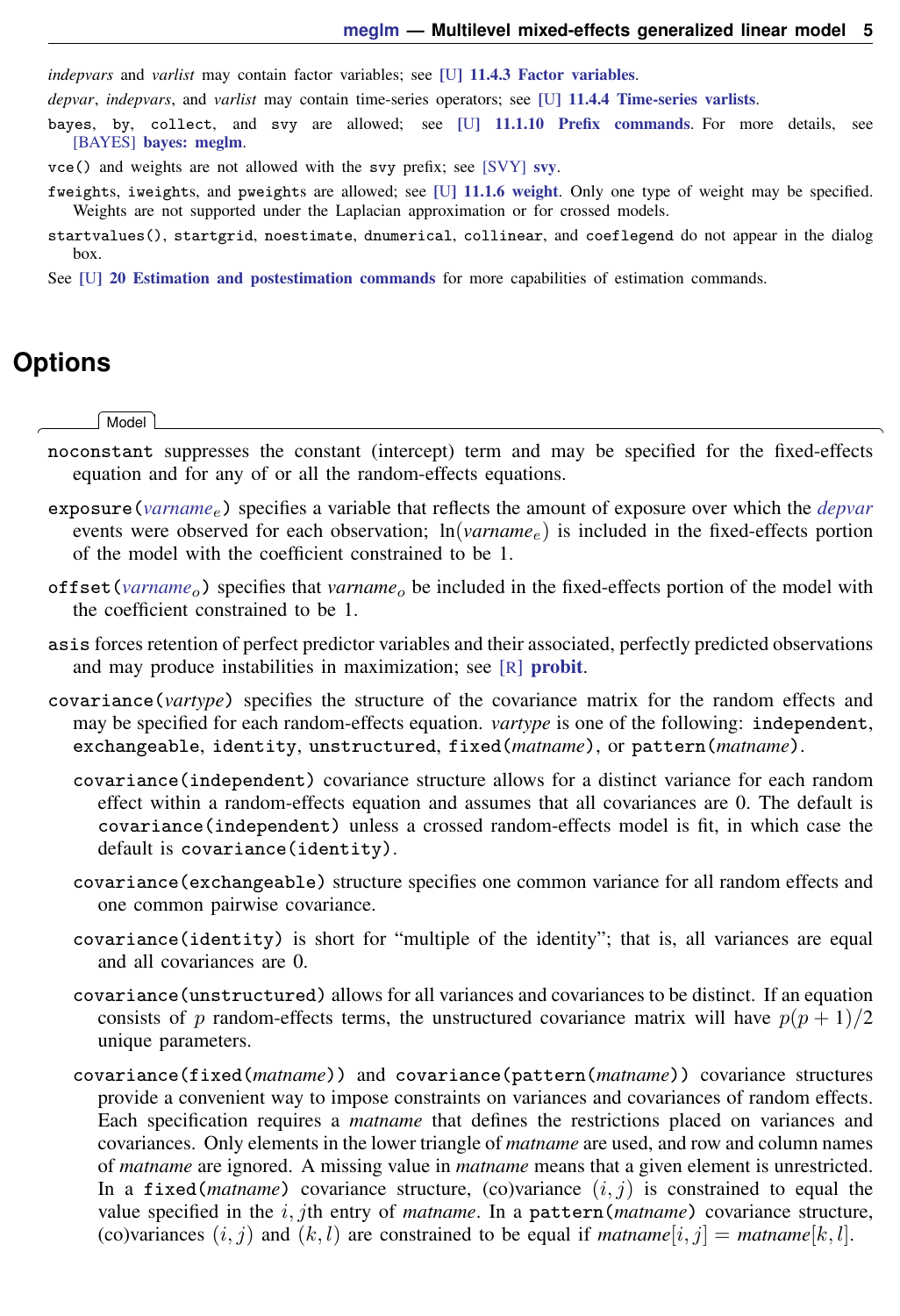fweight(*[varname](https://www.stata.com/manuals/u11.pdf#u11.4varnameandvarlists)*) specifies frequency weights at higher levels in a multilevel model, whereas frequency weights at the first level (the observation level) are specified in the usual manner, for example, [fw=*fwtvar1*]. *varname* can be any valid Stata variable name, and you can specify fweight() at levels two and higher of a multilevel model. For example, in the two-level model

. *mecmd fixed\_portion*  $[\text{fw} = \text{wt1}]$  || school: ... , fweight(wt2) ...

the variable wt1 would hold the first-level (the observation-level) frequency weights, and wt2 would hold the second-level (the school-level) frequency weights.

iweight(*[varname](https://www.stata.com/manuals/u11.pdf#u11.4varnameandvarlists)*) specifies importance weights at higher levels in a multilevel model, whereas importance weights at the first level (the observation level) are specified in the usual manner, for example, [iw=*iwtvar1*]. *varname* can be any valid Stata variable name, and you can specify iweight() at levels two and higher of a multilevel model. For example, in the two-level model

. *mecmd fixed*\_*portion* [iw = wt1] || school: . . . , iweight(wt2) . . .

the variable wt1 would hold the first-level (the observation-level) importance weights, and wt2 would hold the second-level (the school-level) importance weights.

pweight(*[varname](https://www.stata.com/manuals/u11.pdf#u11.4varnameandvarlists)*) specifies sampling weights at higher levels in a multilevel model, whereas sampling weights at the first level (the observation level) are specified in the usual manner, for example, [pw=*pwtvar1*]. *varname* can be any valid Stata variable name, and you can specify pweight() at levels two and higher of a multilevel model. For example, in the two-level model

. *mecmd fixed*\_*portion* [pw = wt1] || school: . . . , pweight(wt2) . . .

variable wt1 would hold the first-level (the observation-level) sampling weights, and wt2 would hold the second-level (the school-level) sampling weights.

family(*[family](#page-3-0)*) specifies the distribution of *[depvar](https://www.stata.com/manuals/u11.pdf#u11.4varnameandvarlists)*; family(gaussian) is the default.

link(*[link](#page-3-1)*) specifies the link function; the default is the canonical link for the family() specified except for the gamma and negative binomial families.

If you specify both  $fami1y()$  and  $link()$ , not all combinations make sense. You may choose from the following combinations:

|                   | identity |   |   |   | log logit probit cloglog |
|-------------------|----------|---|---|---|--------------------------|
| Gaussian          | D        | X |   |   |                          |
| <b>Bernoulli</b>  |          |   | D | X | X                        |
| binomial          |          |   | D | X | X                        |
| gamma             |          | D |   |   |                          |
| negative binomial |          | D |   |   |                          |
| ordinal           |          |   | D | X | X                        |
| Poisson           |          | D |   |   |                          |

D denotes the default.

constraints(*constraints*); see [R] [Estimation options](https://www.stata.com/manuals/restimationoptions.pdf#rEstimationoptions).

#### SE/Robust SE/Robust Letters and the contract of the contract of the contract of the contract of the contract of the contract of the contract of the contract of the contract of the contract of the contract of the contract of the cont

 $\overline{a}$ 

vce(*vcetype*) specifies the type of standard error reported, which includes types that are derived from asymptotic theory (oim, opg), that are robust to some kinds of misspecification (robust), and that allow for intragroup correlation (cluster *clustvar*); see [R] *vce\_[option](https://www.stata.com/manuals/rvce_option.pdf#rvce_option)*. If vce(robust) is specified, robust variances are clustered at the highest level in the multilevel model.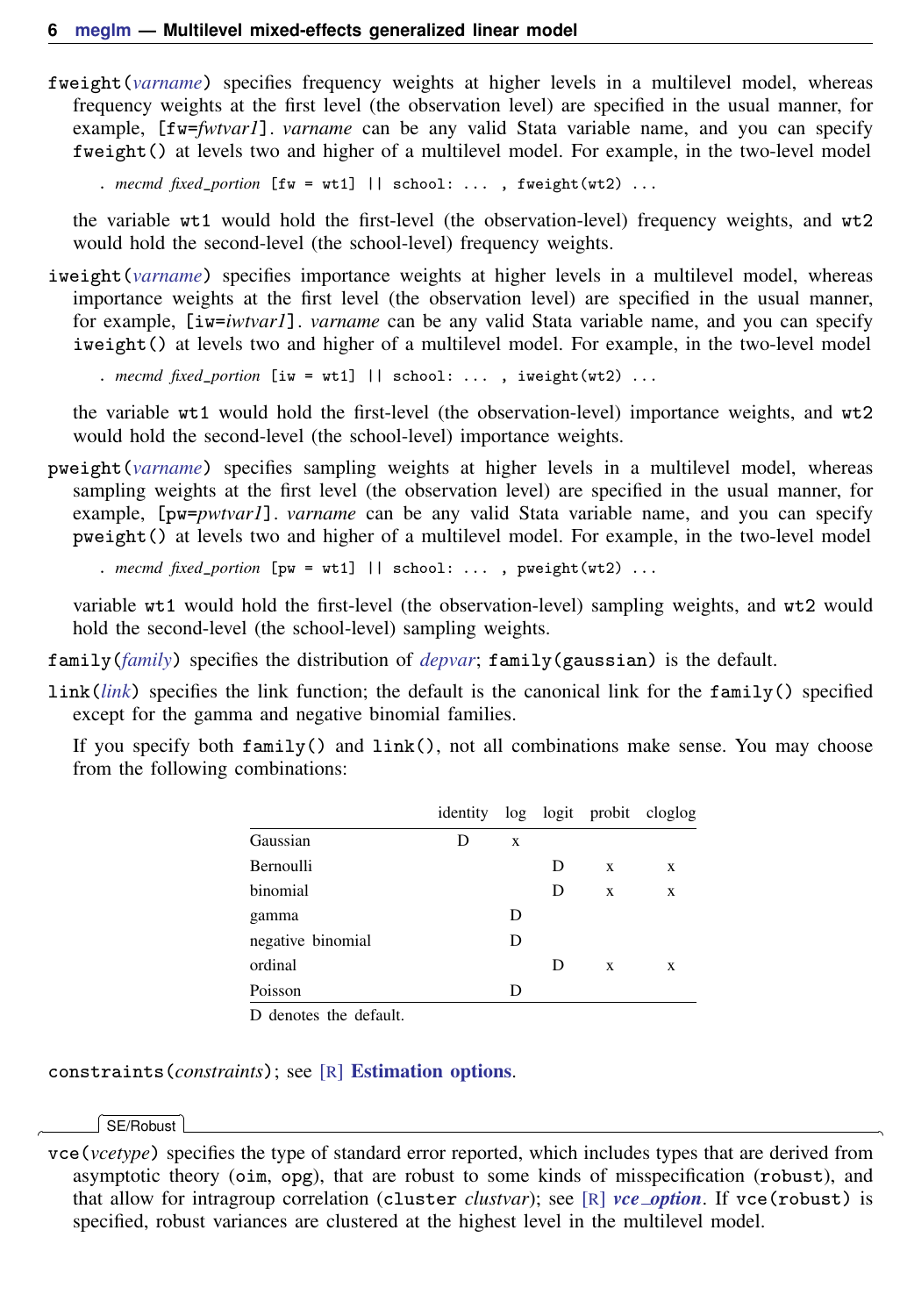Reporting Reporting Letters and the contract of the contract of the contract of the contract of the contract of the contract of the contract of the contract of the contract of the contract of the contract of the contract of the cont

 $\overline{a}$ 

level(*#*); see [R] [Estimation options](https://www.stata.com/manuals/restimationoptions.pdf#rEstimationoptions).

- eform reports exponentiated fixed-effects coefficients and corresponding standard errors and confidence intervals. This option may be specified either at estimation or upon replay.
- irr reports estimated fixed-effects coefficients transformed to incidence-rate ratios, that is,  $exp(\beta)$ rather than  $\beta$ . Standard errors and confidence intervals are similarly transformed. This option affects how results are displayed, not how they are estimated or stored. irr may be specified either at estimation or upon replay. This option is allowed for count models only.
- or reports estimated fixed-effects coefficients transformed to odds ratios, that is,  $\exp(\beta)$  rather than  $\beta$ . Standard errors and confidence intervals are similarly transformed. This option affects how results are displayed, not how they are estimated. or may be specified at estimation or upon replay. This option is allowed for logistic models only.
- nocnsreport; see [R] [Estimation options](https://www.stata.com/manuals/restimationoptions.pdf#rEstimationoptions).
- notable suppresses the estimation table, either at estimation or upon replay.
- noheader suppresses the output header, either at estimation or upon replay.
- nogroup suppresses the display of group summary information (number of groups, average group size, minimum, and maximum) from the output header.
- <span id="page-6-0"></span>*display options*: noci, nopvalues, noomitted, vsquish, noemptycells, baselevels, allbaselevels, nofvlabel, fvwrap(*#*), fvwrapon(*style*), cformat(% *[fmt](https://www.stata.com/manuals/d.pdf#dformat)*), pformat(% *fmt*), sformat(% *fmt*), and nolstretch; see [R] [Estimation options](https://www.stata.com/manuals/restimationoptions.pdf#rEstimationoptions).

Integration Integration **Definition Contract the Contract of Contract of Contract of Contract of Contract of Contract of Contract of Contract of Contract of Contract of Contract of Contract of Contract of Contract of Contract of Con** 

 $\overline{a}$ 

intmethod(*intmethod*) specifies the integration method to be used for the random-effects model. mvaghermite performs mean–variance adaptive Gauss–Hermite quadrature; mcaghermite and pcaghermite perform mode-curvature adaptive Gauss–Hermite quadrature; ghermite performs nonadaptive Gauss–Hermite quadrature; and laplace and pclaplace perform the Laplacian approximation, equivalent to mode-curvature adaptive Gaussian quadrature with one integration point. Techniques pcaghermite and pclaplace are available only with family(binomial) and family(bernoulli) combined with link(logit) and with family(poisson); these techniques obtain the random-effects mode and curvature using the efficient hierarchical decomposition algorithm described in [Pinheiro and Chao](#page-29-0) ([2006\)](#page-29-0). For hierarchical models, this algorithm takes advantage of the design structure to minimize memory use and utilizes a series of orthogonal triangulations to compute the factored random-effects Hessian indirectly, avoiding the sparse full Hessian. Techniques mcaghermite and laplace use Cholesky factorization on the full Hessian. For four- and higher-level hierarchical designs, there can be dramatic computation-time differences.

The default integration method is mvaghermite unless a crossed random-effects model is fit, in which case the default integration method is laplace. The Laplacian approximation has been known to produce biased parameter estimates; however, the bias tends to be more prominent in the estimates of the variance components rather than in the estimates of the fixed effects.

For crossed random-effects models, estimation with more than one quadrature point may be prohibitively intensive even for a small number of levels. For this reason, the integration method defaults to the Laplacian approximation. You may override this behavior by specifying a different integration method.

intpoints(*#*) sets the number of integration points for quadrature. The default is intpoints(7), which means that seven quadrature points are used for each level of random effects. This option is not allowed with intmethod(laplace).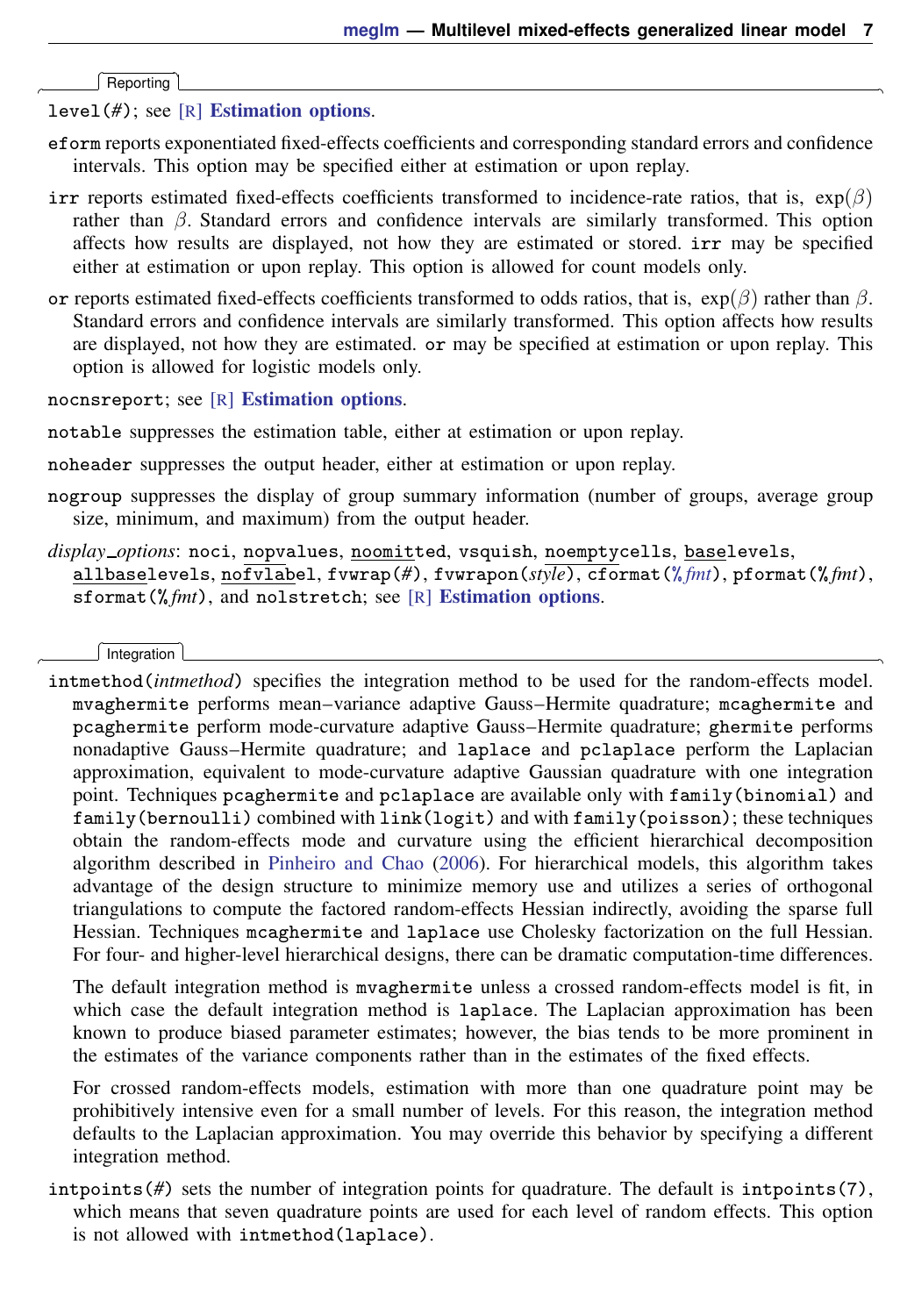The more integration points, the more accurate the approximation to the log likelihood. However, computation time increases as a function of the number of quadrature points raised to a power equaling the dimension of the random-effects specification. In crossed random-effects models and in models with many levels or many random coefficients, this increase can be substantial.

Maximization Maximization **discussed and the contract of the contract of the contract of the contract of the contract of the contract of the contract of the contract of the contract of the contract of the contract of the contract of th** 

<span id="page-7-0"></span> $\overline{a}$ 

*maximize\_options*: <u>dif</u>ficult, <u>tech</u>nique(*[algorithm](https://www.stata.com/manuals/rmaximize.pdf#rMaximizeSyntaxalgorithm_spec)\_spec*), <u>iter</u>ate(#),  $\lceil \text{no} \rceil$ log, <u>tr</u>ace, gradient, showstep, hessian, showtolerance, tolerance(*#*), ltolerance(*#*), nrtolerance(*#*), nonrtolerance, and from(*init specs*); see [R] [Maximize](https://www.stata.com/manuals/rmaximize.pdf#rMaximize). Those that require special mention for meglm are listed below.

from() accepts a properly labeled vector of initial values or a list of coefficient names with values. A list of values is not allowed.

The following options are available with meglm but are not shown in the dialog box:

<span id="page-7-1"></span>startvalues(*svmethod*) specifies how starting values are to be computed. Starting values specified in from() override the computed starting values.

startvalues(zero) specifies that starting values be set to 0.

startvalues(constantonly) builds on startvalues(zero) by fitting a constant-only model to obtain estimates of the intercept and auxiliary parameters, and it substitutes 1 for the variances of random effects.

startvalues(fixedonly $\left[\ ,\ \underline{\text{iter}}$ ate(#) $\ \right]$ ) builds on startvalues(constantonly) by fitting a full fixed-effects model to obtain estimates of coefficients along with intercept and auxiliary parameters, and it continues to use 1 for the variances of random effects. This is the default behavior. iterate( $#$ ) limits the number of iterations for fitting the fixed-effects model.

startvalues(iv $\left[ \ , \underline{iter}$ ate(#) $\right]$ ) builds on startvalues(fixedonly) by using instrumentalvariable methods with generalized residuals to obtain variances of random effects. iterate(*#*) limits the number of iterations for fitting the instrumental-variable model.

startvalues(iterate(*#*)) limits the number of iterations for fitting the default model (fixed effects).

<span id="page-7-2"></span>startgrid  $[$  (*gridspec*)  $]$  performs a grid search on variance components of random effects to improve starting values. No grid search is performed by default unless the starting values are found to be not feasible, in which case meglm runs startgrid() to perform a "minimal" search involving  $q<sup>3</sup>$  likelihood evaluations, where q is the number of random effects. Sometimes this resolves the problem. Usually, however, there is no problem and startgrid() is not run by default. There can be benefits from running startgrid() to get better starting values even when starting values are feasible.

startgrid() is a brute-force approach that tries various values for variances and covariances and chooses the ones that work best. You may already be using a default form of startgrid() without knowing it. If you see meglm displaying Grid node 1, Grid node 2, ... following Grid node 0 in the iteration log, that is meglm doing a default search because the original starting values were not feasible. The default form tries 0.1, 1, and 10 for all variances of all random effects.

startgrid(*[numlist](https://www.stata.com/manuals/u11.pdf#u11.1.8numlist)*) specifies values to try for variances of random effects.

startgrid(*covspec*) specifies the particular variances and covariances in which grid searches are to be performed. *covspec* is *name*[*level*] for variances and *name1*[*level*]\**name2*[*level*] for covariances. For example, the variance of the random intercept at level  $id$  is specified as  $\text{\_cons}$  [id], and the variance of the random slope on variable week at the same level is specified as week[id].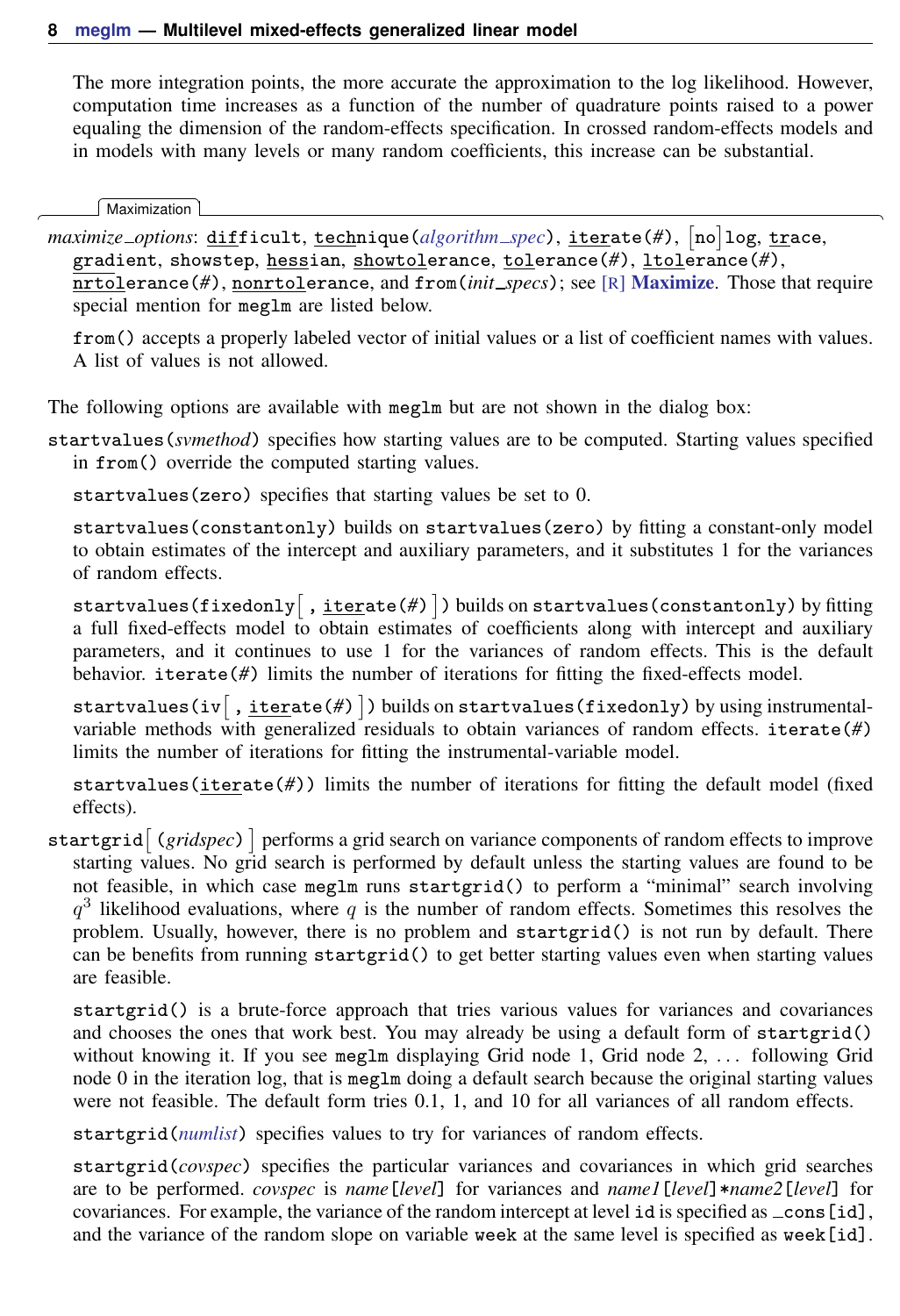The residual variance for the linear mixed-effects model is specified as e.*depvar*, where *depvar* is the name of the dependent variable. The covariance between the random slope and the random intercept above is specified as \_cons[id]\*week[id].

startgrid(*numlist covspec*) combines the two syntaxes. You may also specify startgrid() multiple times so that you can search the different ranges for different variances and covariances.

- noestimate specifies that the model is not to be fit. Instead, starting values are to be shown (as modified by the above options if modifications were made), and they are to be shown using the coeflegend style of output.
- dnumerical specifies that during optimization, the gradient vector and Hessian matrix be computed using numerical techniques instead of analytical formulas. By default, analytical formulas for computing the gradient and Hessian are used for all integration methods except intmethod(laplace).

<span id="page-8-0"></span>collinear, coeflegend; see [R] [Estimation options](https://www.stata.com/manuals/restimationoptions.pdf#rEstimationoptions).

## **Remarks and examples stature in the state of the state of state comparison of the state of state comparison of the state of state comparison of the state of state of state of state of state of state of state of state of**

For a general introduction to [me](https://www.stata.com/manuals/meme.pdf#meme) commands, see [ME] **me**. For additional examples of mixed-effects models for binary and binomial outcomes, see [ME] [melogit](https://www.stata.com/manuals/memelogit.pdf#memelogit), [ME] [meprobit](https://www.stata.com/manuals/memeprobit.pdf#memeprobit), and [ME] [mecloglog](https://www.stata.com/manuals/memecloglog.pdf#memecloglog). For additional examples of mixed-effects models for ordinal responses, see [ME] [meologit](https://www.stata.com/manuals/memeologit.pdf#memeologit) and [ME] [meoprobit](https://www.stata.com/manuals/memeoprobit.pdf#memeoprobit). For additional examples of mixed-effects models for multinomial outcomes, see [SEM] [Example 41g](https://www.stata.com/manuals/semexample41g.pdf#semExample41g). For additional examples of mixed-effects models for count outcomes, see [ME] [mepoisson](https://www.stata.com/manuals/memepoisson.pdf#memepoisson) and [ME] [menbreg](https://www.stata.com/manuals/memenbreg.pdf#memenbreg). For additional examples of mixed-effects parametric survival models, see [ME] [mestreg](https://www.stata.com/manuals/memestreg.pdf#memestreg). For additional examples of mixed-effects models for censored outcomes, see [ME] [metobit](https://www.stata.com/manuals/memetobit.pdf#memetobit) and [ME] [meintreg](https://www.stata.com/manuals/memeintreg.pdf#memeintreg).

Remarks are presented under the following headings:

[Introduction](#page-8-1) [Two-level models for continuous responses](#page-10-0) [Two-level models for nonlinear responses](#page-12-0) [Three-level models for nonlinear responses](#page-13-0) [Crossed-effects models](#page-15-0) [Obtaining better starting values](#page-17-0) [Survey data](#page-19-0) [Video example](#page-23-1)

#### <span id="page-8-1"></span>**Introduction**

<span id="page-8-2"></span>meglm fits multilevel mixed-effects generalized linear models of the form

$$
g\{E(\mathbf{y}|\mathbf{X},\mathbf{u})\} = \mathbf{X}\boldsymbol{\beta} + \mathbf{Z}\mathbf{u}, \qquad \mathbf{y} \sim F \tag{1}
$$

where y is the  $n \times 1$  vector of responses from the distributional family F, **X** is an  $n \times p$  design/covariate matrix for the fixed effects  $\beta$ , and Z is the  $n \times q$  design/covariate matrix for the random effects u. The  $X\beta + Zu$  part is called the linear predictor, and it is often denoted as  $\eta$ . The linear predictor also contains the offset or exposure variable when offset() or exposure() is specified.  $q(\cdot)$  is called the link function and is assumed to be invertible such that

$$
E(\mathbf{y}|\mathbf{X}, \mathbf{u}) = g^{-1}(\mathbf{X}\boldsymbol{\beta} + \mathbf{Z}\mathbf{u}) = H(\boldsymbol{\eta}) = \boldsymbol{\mu}
$$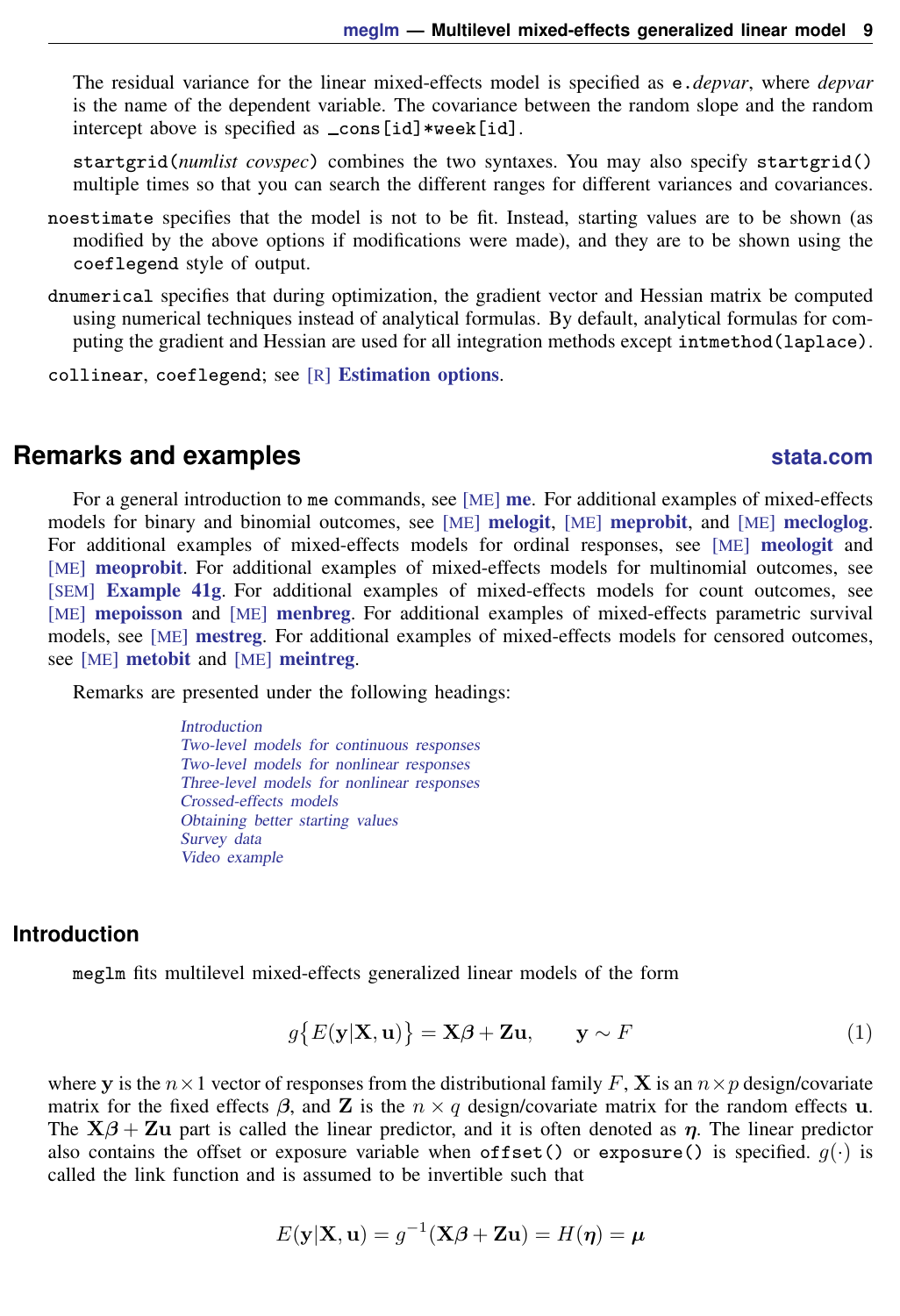For notational convenience here and throughout this manual entry, we suppress the dependence of  $\bf{v}$ on **X**. Substituting various definitions for  $q(\cdot)$  and F results in a wide array of models. For instance, if **v** is distributed as Gaussian (normal) and  $q(\cdot)$  is the identity function, we have

$$
E(\mathbf{y}) = \mathbf{X}\boldsymbol{\beta} + \mathbf{Z}\mathbf{u}, \qquad \mathbf{y} \sim \text{normal}
$$

or mixed-effects linear regression. If  $g(\cdot)$  is the logit function and y is distributed as Bernoulli, we have

 $logit\{E(\mathbf{y})\} = \mathbf{X}\boldsymbol{\beta} + \mathbf{Z}\mathbf{u}$ ,  $\mathbf{y} \sim \text{Bernoulli}$ 

or mixed-effects logistic regression. If  $q(\cdot)$  is the natural log function and y is distributed as Poisson, we have

$$
\ln\{E(\mathbf{y})\} = \mathbf{X}\boldsymbol{\beta} + \mathbf{Z}\mathbf{u}, \qquad \mathbf{y} \sim \text{Poisson}
$$

or mixed-effects Poisson regression. In fact, some combinations of families and links are so common that we implemented them as separate commands in terms of meglm.

| meglm equivalent                |
|---------------------------------|
| family(bernoulli) link(logit)   |
| family(bernoulli) link(probit)  |
| family(bernoulli) link(cloglog) |
| family(ordinal) link(logit)     |
| family(ordinal) link(probit)    |
| family(poisson) link(log)       |
| family(nbinomial) link(log)     |
|                                 |

When no family–link combination is specified, meglm defaults to a Gaussian family with an identity link. Thus meglm can be used to fit linear mixed-effects models; however, for those models we recommend using the more specialized mixed, which, in addition to meglm capabilities, allows for modeling of the structure of the residual errors; see [ME] [mixed](https://www.stata.com/manuals/memixed.pdf#memixed) for details.

The random effects **u** are assumed to be distributed as multivariate normal with mean 0 and  $q \times q$ variance matrix  $\Sigma$ . The random effects are not directly estimated (although they may be predicted), but instead are characterized by the variance components, the elements of  $G = Var(u)$ .

The general forms of the design matrices  $X$  and  $Z$  allow estimation for a broad class of generalized mixed-effects models: blocked designs, split-plot designs, growth curves, multilevel or hierarchical designs, etc. They also allow a flexible method of modeling within-cluster correlation. Subjects within the same cluster can be correlated as a result of a shared random intercept, or through a shared random slope on a covariate, or both. The general specification of variance components also provides additional flexibility—the random intercept and random slope could themselves be modeled as independent, or correlated, or independent with equal variances, and so forth.

Comprehensive treatments of mixed models are provided by, for example, [Searle, Casella, and](#page-29-1) [McCulloch](#page-29-1) [\(1992\)](#page-29-1); [Verbeke and Molenberghs](#page-30-1) [\(2000](#page-30-1)); [Raudenbush and Bryk](#page-29-2) [\(2002](#page-29-2)); [Hedeker and](#page-29-3) [Gibbons](#page-29-3) [\(2006](#page-29-3)); [McCulloch, Searle, and Neuhaus](#page-29-4) ([2008\)](#page-29-4); and [Rabe-Hesketh and Skrondal](#page-29-5) ([2022\)](#page-29-5).

The key to fitting mixed models lies in estimating the variance components, and for that there exist many methods; see, for example, [Breslow and Clayton](#page-28-1) [\(1993](#page-28-1)); [Lin and Breslow](#page-29-6) [\(1996](#page-29-6)); [Bates](#page-28-2) [and Pinheiro](#page-28-2) [\(1998](#page-28-2)); and [Ng et al.](#page-29-7) ([2006](#page-29-7)). meglm uses maximum likelihood (ML) to estimate model parameters. The ML estimates are based on the usual application of likelihood theory, given the distributional assumptions of the model.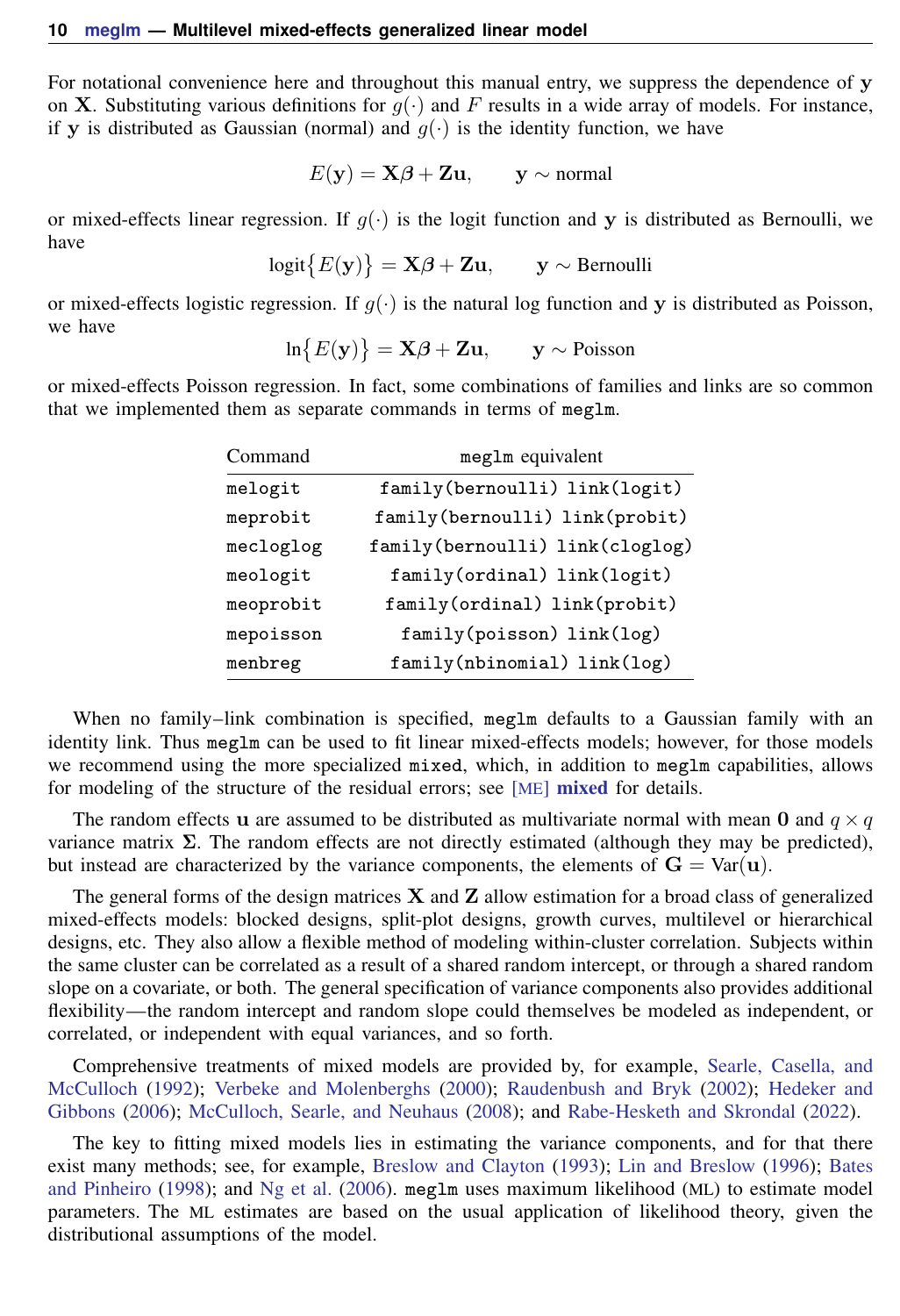Returning to  $(1)$ : in clustered-data situations, it is convenient not to consider all n observations at once but instead to organize the mixed model as a series of  $M$  independent groups (or clusters)

<span id="page-10-1"></span>
$$
g\{E(\mathbf{y}_j)\} = \mathbf{X}_j \boldsymbol{\beta} + \mathbf{Z}_j \mathbf{u}_j \tag{2}
$$

for  $j = 1, \ldots, M$ , with cluster j consisting of  $n_j$  observations. The response  $y_j$  comprises the rows of y corresponding with the jth cluster, with  $X_i$  defined analogously. The random effects  $u_i$  can now be thought of as M realizations of a  $q \times 1$  vector that is normally distributed with mean 0 and  $q \times q$  variance matrix  $\Sigma$ . The matrix  $\mathbf{Z}_i$  is the  $n_j \times q$  design matrix for the jth cluster random effects. Relating this to [\(1\),](#page-8-2) note that

$$
\mathbf{Z} = \begin{bmatrix} \mathbf{Z}_1 & \mathbf{0} & \cdots & \mathbf{0} \\ \mathbf{0} & \mathbf{Z}_2 & \cdots & \mathbf{0} \\ \vdots & \vdots & \ddots & \vdots \\ \mathbf{0} & \mathbf{0} & \mathbf{0} & \mathbf{Z}_M \end{bmatrix}; \quad \mathbf{u} = \begin{bmatrix} \mathbf{u}_1 \\ \vdots \\ \mathbf{u}_M \end{bmatrix}; \quad \mathbf{G} = \mathbf{I}_M \otimes \mathbf{\Sigma}
$$

where  $I_M$  is the  $M \times M$  identity matrix and  $\otimes$  is the Kronecker product.

The mixed-model formula [\(2\)](#page-10-1) is from [Laird and Ware](#page-29-8) [\(1982\)](#page-29-8) and offers two key advantages. First, it makes specifications of random-effects terms easier. If the clusters are schools, you can simply specify a random effect at the school level, as opposed to thinking of what a school-level random effect would mean when all the data are considered as a whole (if it helps, think Kronecker products). Second, representing a mixed-model with [\(2\)](#page-10-1) generalizes easily to more than one set of random effects. For example, if classes are nested within schools, then [\(2\)](#page-10-1) can be generalized to allow random effects at both the school and the class-within-school levels.

#### <span id="page-10-0"></span>**Two-level models for continuous responses**

We begin with a simple application of  $(2)$ .

#### Example 1: Two-level linear mixed model

Consider a longitudinal dataset, used by both [Ruppert, Wand, and Carroll](#page-29-9) [\(2003\)](#page-29-9) and [Diggle](#page-29-10) [et al.](#page-29-10) ([2002](#page-29-10)), consisting of weight measurements of 48 pigs on 9 successive weeks. Pigs are identified by the variable id. Each pig experiences a linear trend in growth but overall weight measurements vary from pig to pig. Because we are not really interested in these particular 48 pigs per se, we instead treat them as a random sample from a larger population and model the between-pig variability as a random effect, or in the terminology of [\(2\)](#page-10-1), as a random-intercept term at the pig level. We thus wish to fit the model

$$
\texttt{weight}_{ij} = \beta_0 + \beta_1 \texttt{week}_{ij} + u_j + \epsilon_{ij}
$$

for  $i = 1, \ldots, 9$  weeks and  $j = 1, \ldots, 48$  pigs. The fixed portion of the model,  $\beta_0 + \beta_1$ week $_{ij}$ , simply states that we want one overall regression line representing the population average. The random effect  $u_i$  serves to shift this regression line up or down according to each pig. Because the random effects occur at the pig level (id), we fit the model by typing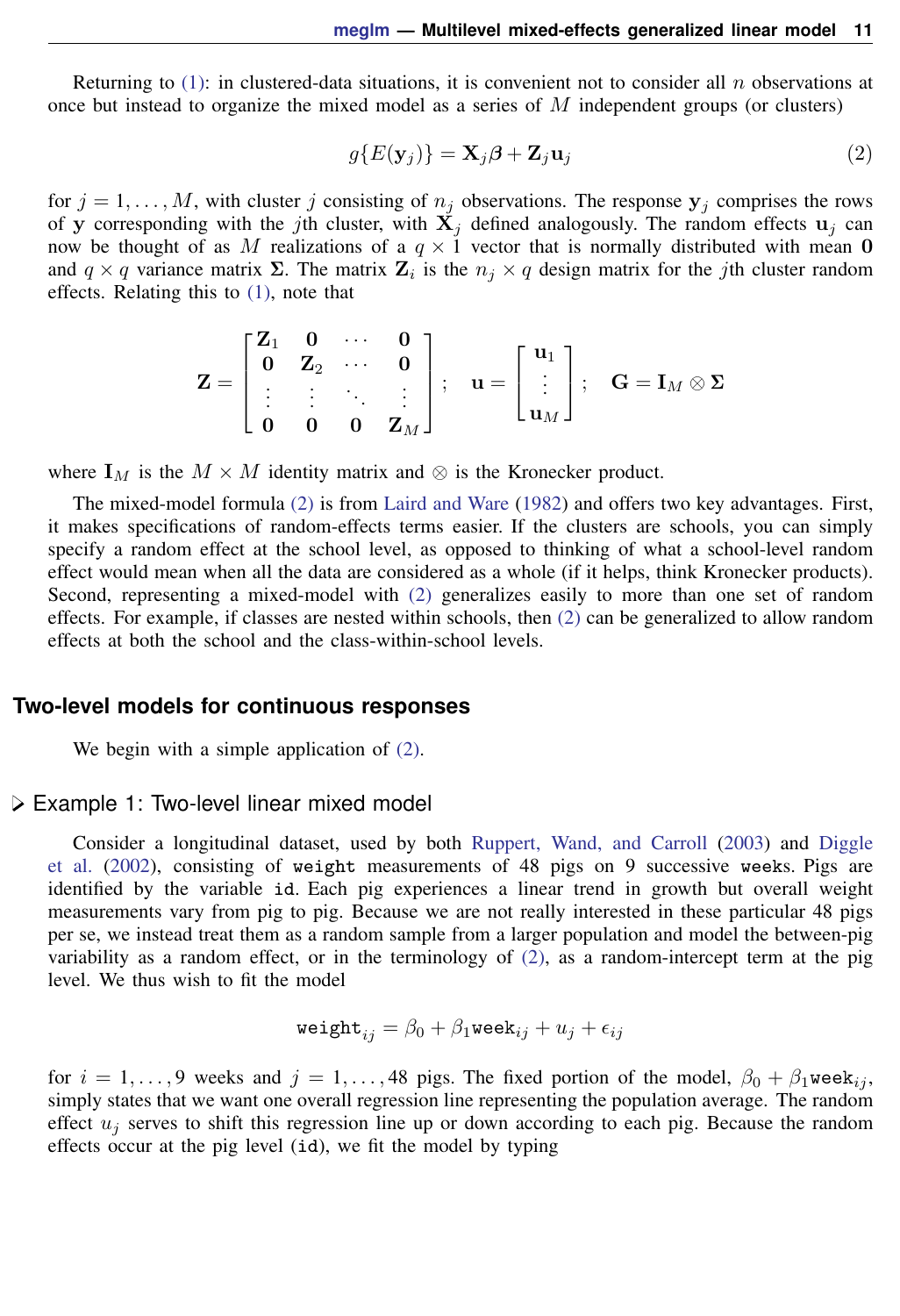```
. use https://www.stata-press.com/data/r17/pig
(Longitudinal analysis of pig weights)
. meglm weight week || id:
Fitting fixed-effects model:
Iteration 0: log likelihood = -1251.2506
Iteration 1: log likelihood = -1251.2506
Refining starting values:
Grid node 0: log likelihood = -1150.6253Fitting full model:
Iteration 0: log likelihood = -1150.6253 (not concave)<br>Iteration 1: log likelihood = -1036.1793
Iteration 1: log likelihood = -1036.1793<br>Iteration 2: log likelihood = -1017.912
Iteration 2: log likelihood = -1017.912<br>Iteration 3: log likelihood = -1014.9537
Iteration 3: log likelihood = -1014.9537<br>Iteration 4: log likelihood = -1014.9268
Iteration 4: log likelihood = -1014.9268<br>Iteration 5: log likelihood = -1014.9268
             log likelihood = -1014.9268Mixed-effects GLM \blacksquare Number of obs = 432
Family: Gaussian
Link: Identity
Group variable: id \blacksquare and \blacksquare and \blacksquare are \blacksquareObs per group:
                                                                min =
ave =
9.0\text{avg} =
                                                                max = 9Integration method: mvaghermite Integration pts. = 7
                                                  Wald chi2(1) = 25337.48<br>Prob > chi2 = 0.0000Log likelihood = -1014.9268weight Coefficient Std. err. z P>|z| [95% conf. interval]
         week 6.209896 .0390124 159.18 0.000 6.133433 6.286359
        _cons 19.35561 .5974047 32.40 0.000 18.18472 20.52651
id
    var(_cons) 14.81745 3.124202 9.801687 22.39989
 var(e.weight) 4.383264 .3163349 3.805112 5.049261
LR test vs. linear model: chibar2(01) = 472.65 Prob >= chibar2 = 0.0000
```
At this point, a guided tour of the model specification and output is in order:

- 1. By typing weight week, we specified the response, weight, and the fixed portion of the model in the same way that we would if we were using regress or any other estimation command. Our fixed effects are a coefficient on week and a constant term.
- 2. When we added || id:, we specified random effects at the level identified by the group variable id, that is, the pig level (level two). Because we wanted only a random intercept, that is all we had to type.
- 3. The estimation log displays a set of iterations from optimizing the log likelihood. By default, these are Newton–Raphson iterations, but other methods are available by specifying the appropriate *maximize options*; see [R] [Maximize](https://www.stata.com/manuals/rmaximize.pdf#rMaximize).
- 4. The header describes the model, presents a summary of the random-effects group, reports the integration method used to fit the model, and reports a Wald test against the null hypothesis that all the coefficients on the independent variables in the mean equation are 0. Here the null hypothesis is rejected at all conventional levels. You can suppress the group information with the nogroup or the noheader option, which will suppress the rest of the header as well.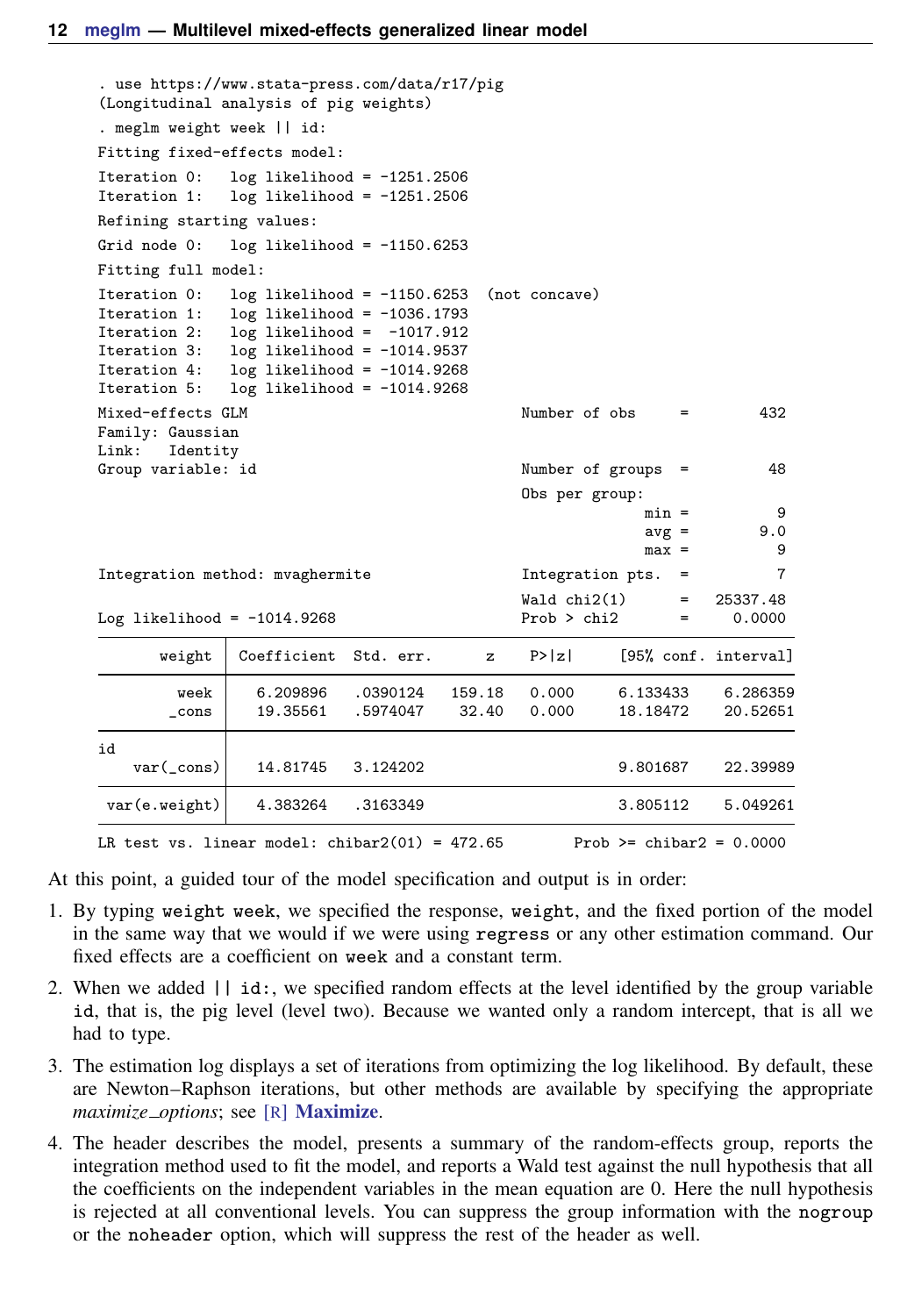- 5. The estimation table reports the fixed effects, followed by the random effects, followed by the overall error term.
	- a. For the fixed-effects part, we estimate  $\beta_0 = 19.36$  and  $\beta_1 = 6.21$ .
	- b. The random-effects equation is labeled id, meaning that these are random effects at the id (pig) level. We have only one random effect at this level, the random intercept. The variance of the level-two errors,  $\sigma_u^2$ , is estimated as 14.82 with standard error 3.12.
	- c. The row labeled var(e.weight) displays the estimated variance of the overall error term:  $\hat{\sigma}_{\epsilon}^2$  = 4.38. This is the variance of the level-one errors, that is, the residuals.
- 6. Finally, a likelihood-ratio test comparing the model with ordinary linear regression is provided and is highly significant for these data. See [Distribution theory for likelihood-ratio test](https://www.stata.com/manuals/meme.pdf#memeRemarksandexamplesDistributiontheoryforlikelihood-ratiotest) in [ME] [me](https://www.stata.com/manuals/meme.pdf#meme) for a discussion of likelihood-ratio testing of variance components.

◁

<span id="page-12-0"></span>See [Remarks and examples](https://www.stata.com/manuals/memixed.pdf#memixedRemarksandexamples) in [ME] **[mixed](https://www.stata.com/manuals/memixed.pdf#memixed)** for further analysis of these data including a random-slope model and a model with an unstructured covariance structure.

#### **Two-level models for nonlinear responses**

By specifying different family–link combinations, we can fit a variety of mixed-effects models for nonlinear responses. Here we replicate one of the models from [example 2](https://www.stata.com/manuals/memelogit.pdf#memelogitRemarksandexamplesex2) of melogit.

#### Example 2: Two-level logistic regression model

[Ng et al.](#page-29-7) ([2006\)](#page-29-7) analyzed a subsample of data from the 1989 Bangladesh fertility survey ([Huq and](#page-29-11) [Cleland](#page-29-11) [1990\)](#page-29-11), which polled 1,934 Bangladeshi women on their use of contraception. The women sampled were from 60 districts, identified by the variable district. Each district contained either urban or rural areas (variable urban) or both. The variable  $c$  use is the binary response, with a value of 1 indicating contraceptive use. Other covariates include mean-centered age and a factor variable for the number of children.

We fit a standard logistic regression model, amended to have a random intercept for each district and a random slope on the urban factor variable. We fit the model by typing

```
. use https://www.stata-press.com/data/r17/bangladesh
(Bangladesh Fertility Survey, 1989)
. meglm c_use i.urban age i.children
> || district: i.urban, family(bernoulli) link(logit) nofvlabel
Fitting fixed-effects model:
Iteration 0: log likelihood = -1229.5485Iteration 1: log likelihood = -1228.5268<br>Iteration 2: log likelihood = -1228.5263
                 log likelihood = -1228.5263Iteration 3: log likelihood = -1228.5263Refining starting values:
Grid node 0: log likelihood = -1215.8592Fitting full model:
Iteration 0: log likelihood = -1215.8592 (not concave)
Iteration 1: log likelihood = -1209.6285<br>Iteration 2: log likelihood = -1205.7903Iteration 2: log likelihood = -1205.7903<br>Iteration 3: log likelihood = -1205.1337
                 log likelihood = -1205.1337Iteration 4: log likelihood = -1205.0034
Iteration 5: log likelihood = -1205.0025
```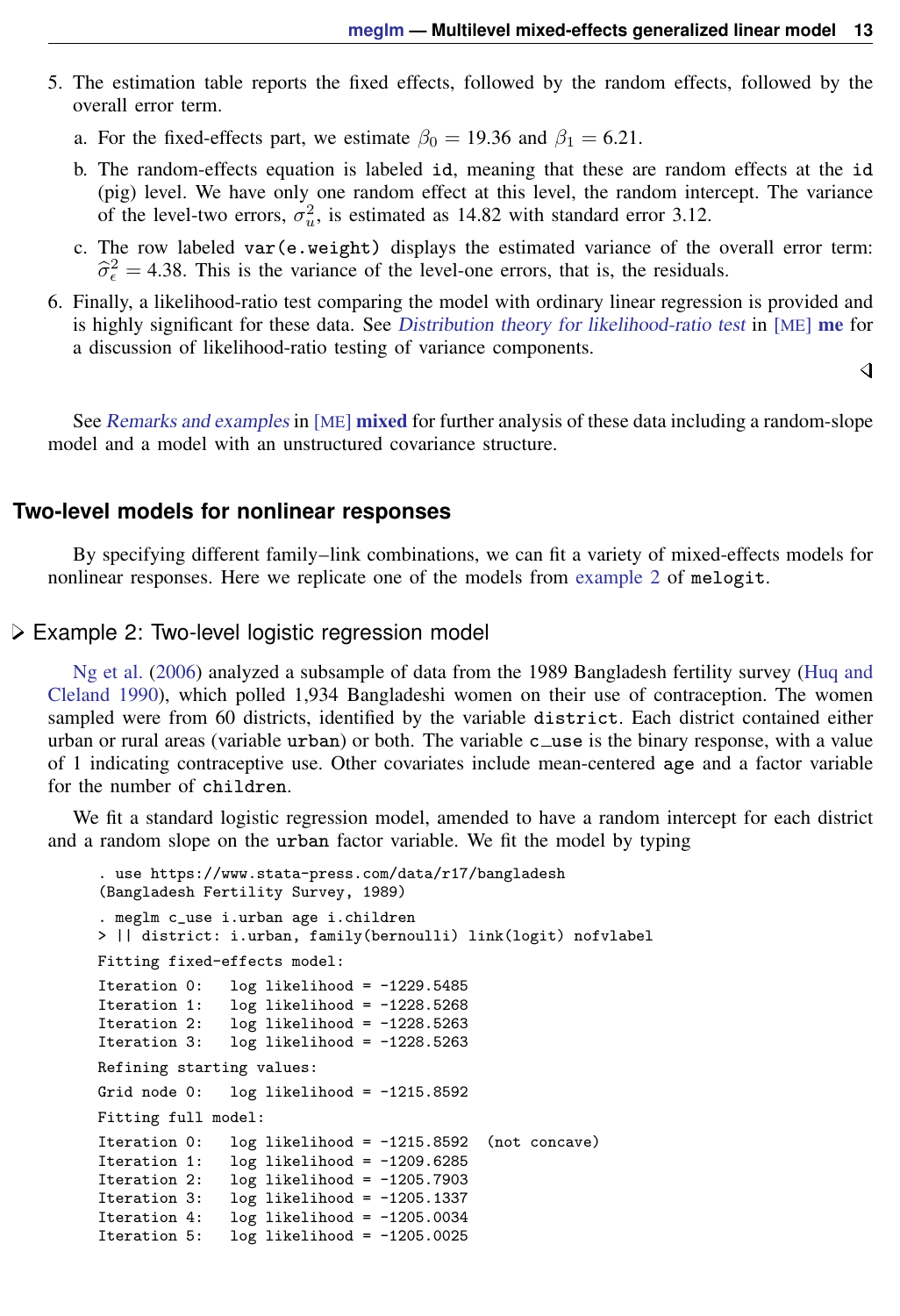| Iteration 6: $log$ likelihood = $-1205.0025$             |                   |               |              |             |                         |                        |
|----------------------------------------------------------|-------------------|---------------|--------------|-------------|-------------------------|------------------------|
| Mixed-effects GLM<br>Family: Bernoulli<br>Link:<br>Logit |                   |               |              |             | Number of obs<br>$=$    | 1,934                  |
| Group variable: district                                 |                   |               |              |             | Number of groups =      | 60                     |
|                                                          |                   |               |              |             | Obs per group:          |                        |
|                                                          |                   |               |              |             | $min =$                 | $\overline{2}$         |
|                                                          |                   |               |              |             | $avg =$                 | 32.2                   |
|                                                          |                   |               |              |             | $max =$                 | 118                    |
| Integration method: mvaghermite                          |                   |               |              |             | Integration pts.<br>$=$ | 7                      |
|                                                          |                   |               |              | Waldchi(5)  | $=$                     | 97.30                  |
| Log likelihood = $-1205.0025$                            |                   |               |              | Prob > chi2 | $=$                     | 0.0000                 |
| $c$ _use                                                 | Coefficient       | Std. err.     | $\mathbf{z}$ | P >  z      |                         | [95% conf. interval]   |
| 1.urban                                                  | .7143927          | .1513595 4.72 |              | 0.000       | .4177335                | 1.011052               |
| age                                                      | $-.0262261$       | .0079656      | $-3.29$      | 0.001       | $-.0418384$             | $-.0106138$            |
| children                                                 |                   |               |              |             |                         |                        |
| $\mathbf{1}$                                             | 1.128973 .1599347 |               | 7.06         | 0.000       | .815507                 | 1.442439               |
| $\overline{2}$                                           | 1.363165          | .1761804      | 7.74         | 0.000       | 1.017857                | 1.708472               |
| 3                                                        | 1.352238          | .1815608      | 7.45         | 0.000       | .9963853                | 1.708091               |
| $\_cons$                                                 | $-1.698137$       | .1505019      | $-11.28$     | 0.000       | $-1.993115$             | $-1.403159$            |
| district                                                 |                   |               |              |             |                         |                        |
| var(1.urban)                                             | .2741013          | .2131525      |              |             | .059701                 | 1.258463               |
| $var(\_cons)$                                            | .2390807          | .0857012      |              |             | .1184191                | .4826891               |
| LR test vs. logistic model: $chi(2) = 47.05$             |                   |               |              |             |                         | $Prob > chi2 = 0.0000$ |

Note: LR test is conservative and provided only for reference.

Because we did not specify a covariance structure for the random effects  $(u_{1j}, u_{0j})'$ , meglm used the default independent structure:

$$
\mathbf{\Sigma} = \text{Var}\begin{bmatrix} u_{1j} \\ u_{0j} \end{bmatrix} = \begin{bmatrix} \sigma_{u1}^2 & 0 \\ 0 & \sigma_{u0}^2 \end{bmatrix}
$$

with  $\hat{\sigma}_{u_1}^2 = 0.27$  and  $\hat{\sigma}_{u_0}^2 = 0.24$ . You can request a different covariance structure by specifying the covariance () option. See examples 1–3 in melogit, for further analysis of these data and see covariance() option. See examples  $1-3$  in melogit for further analysis of these data, and see [ME] [me](https://www.stata.com/manuals/meme.pdf#meme) and [ME] [mixed](https://www.stata.com/manuals/memixed.pdf#memixed) for further examples of covariance structures.

◁

#### <span id="page-13-0"></span>**Three-level models for nonlinear responses**

Two-level models extend naturally to models with three or more levels with nested random effects. Here we replicate the model from [example 2](https://www.stata.com/manuals/memeologit.pdf#memeologitRemarksandexamplesex2_meologit) of [ME] **[meologit](https://www.stata.com/manuals/memeologit.pdf#memeologit).** 

#### Example 3: Three-level ordered logistic regression model

We use the data from the Television, School, and Family Smoking Prevention and Cessation Project [\(Flay et al.](#page-29-12) [1988](#page-29-12); [Rabe-Hesketh and Skrondal](#page-29-5) [2022,](#page-29-5) chap. 11), where schools were randomly assigned into one of four groups defined by two treatment variables. Students within each school are nested in classes, and classes are nested in schools. The dependent variable is the tobacco and health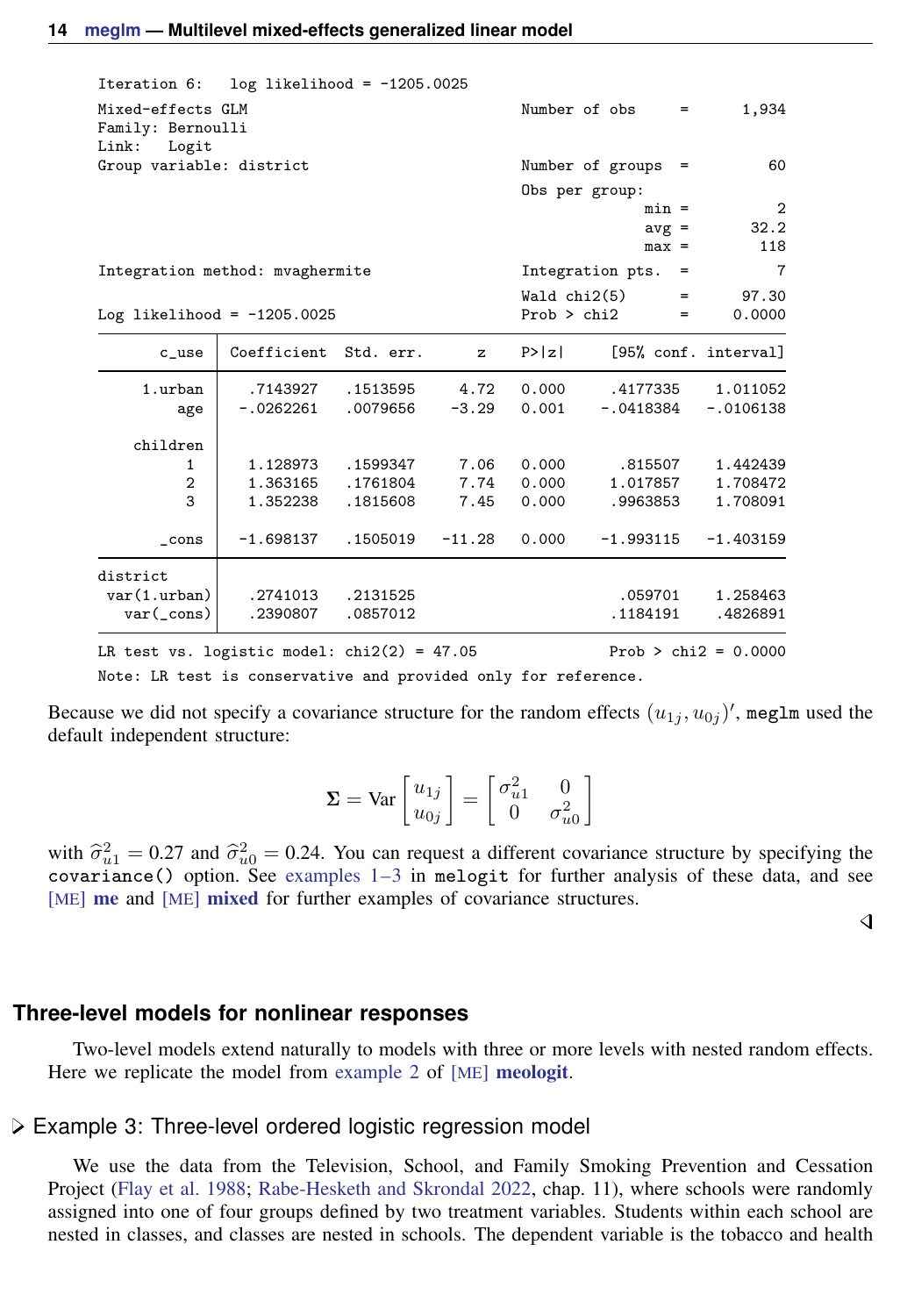knowledge (THK) scale score collapsed into four ordered categories. We regress the outcome on the treatment variables, social resistance classroom curriculum and TV intervention, and their interaction and control for the pretreatment score.

```
. use https://www.stata-press.com/data/r17/tvsfpors
(Television, School, and Family Project)
. meglm thk prethk cc##tv || school: || class:, family(ordinal) link(logit)
Fitting fixed-effects model:
Iteration 0: log likelihood = -2212.775<br>Iteration 1: log likelihood = -2125.509Iteration 1: log likelihood = -2125.509<br>Iteration 2: log likelihood = -2125.1034
              log likelihood = -2125.1034Iteration 3: log likelihood = -2125.1032
Refining starting values:
Grid node 0: log likelihood = -2152.1514Fitting full model:
Iteration 0: log likelihood = -2152.1514 (not concave)
Iteration 1: log likelihood = -2125.9213 (not concave)
Iteration 2: log likelihood = -2120.1861<br>Iteration 3: log likelihood = -2115.6177
Iteration 3: log likelihood = -2115.6177<br>Iteration 4: log likelihood = -2114.5896
Iteration 4: log likelihood = -2114.5896<br>Iteration 5: log likelihood = -2114.5881
Iteration 5: log likelihood = -2114.5881<br>Iteration 6: log likelihood = -2114.5881log likelihood = -2114.5881Mixed-effects GLM Number of obs = 1,600
Family: Ordinal<br>Link: Logit
       Logit
        Grouping information
                             No. of Observations per group
         Group variable groups Minimum Average Maximum
                 school 28 18 57.1 137
                  class 135 1 11.9 28
Integration method: mvaghermite Integration pts. = 7
                                               Wald chi2(4) = 124.39<br>Prob > chi2 = 0.0000
Log likelihood = -2114.5881thk Coefficient Std. err. z P>|z| [95% conf. interval]
      prethk .4085273 .039616 10.31 0.000 .3308814 .4861731
        1.cc .8844369 .2099124 4.21 0.000 .4730161 1.295858
        1.tv .236448 .2049065 1.15 0.249 -.1651614 .6380575
      \begin{smallmatrix} \texttt{cctttv} \\ 1 & 1 \end{smallmatrix}1 1 -.3717699 .2958887 -1.26 0.209 -.951701 .2081612
       /cut1 -.0959459 .1688988 -.4269815 .2350896
       /cut2 1.177478 .1704946 .8433151 1.511642
       /cut3 2.383672 .1786736 2.033478 2.733865
school
  var(_cons) .0448735 .0425387 .0069997 .2876749
school>class
   var(_cons) .1482157 .0637521 .063792 .3443674
LR test vs. ologit model: \text{chi}(2) = 21.03 Prob > \text{chi}(2) = 0.0000
```
Note: LR test is conservative and provided only for reference.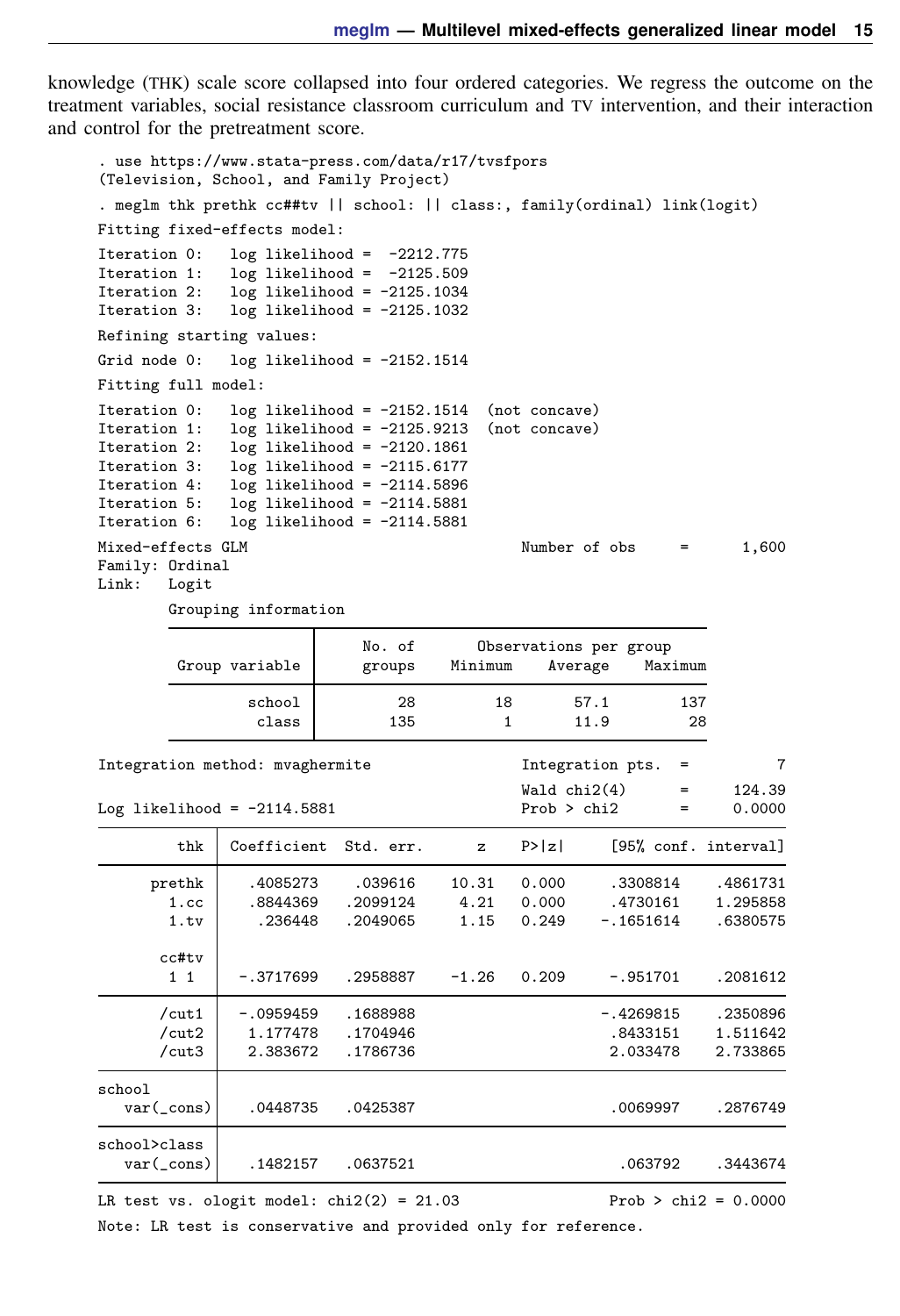Notes:

- 1. Our model now has two random-effects equations, separated by ||. The first is a random intercept (constant only) at the school level (level three), and the second is a random intercept at the class level (level two). The order in which these are specified (from left to right) is significant—meglm assumes that class is nested within school.
- 2. The information on groups is now displayed as a table, with one row for each grouping. You can suppress this table with the nogroup or the noheader option, which will suppress the rest of the header, as well.
- 3. The variance-component estimates are now organized and labeled according to level. The variance component for class is labeled school>class to emphasize that classes are nested within schools.

We refer you to [example 2](https://www.stata.com/manuals/memeologit.pdf#memeologitRemarksandexamplesex2_meologit) of [ME] [meologit](https://www.stata.com/manuals/memeologit.pdf#memeologit) and [example 1](https://www.stata.com/manuals/memeologitpostestimation.pdf#memeologitpostestimationRemarksandexamplesex1) of [ME] [meologit postestimation](https://www.stata.com/manuals/memeologitpostestimation.pdf#memeologitpostestimation) for a substantive interpretation of the results.

 $\overline{\mathcal{A}}$ 

The above extends to models with more than two levels of nesting by adding more random-effects equations, each separated by ||. The order of nesting goes from left to right as the groups go from biggest (highest level) to smallest (lowest level).

#### <span id="page-15-0"></span>**Crossed-effects models**

Not all mixed models contain nested levels of random effects. In this section, we consider a crossed-effects model, that is, a mixed-effects model in which the levels of random effects are not nested; see [ME] **[me](https://www.stata.com/manuals/meme.pdf#meme)** for more information on crossed-effects models.

#### Example 4: Crossed-effects logistic regression model

We use the salamander cross-breeding data from [Karim and Zeger](#page-29-13) ([1992](#page-29-13)) as analyzed in [Rabe-](#page-29-5)[Hesketh and Skrondal](#page-29-5) ([2022,](#page-29-5) sec. 16.8). The salamanders come from two populations—whiteside and roughbutt—and are labeled whiteside males (wsm), whiteside females (wsf), roughbutt males (rbm), and roughbutt females (rbf). Male identifiers are recorded in the variable male, and female identifiers are recorded in the variable female. The salamanders were divided into groups such that each group contained 60 male–female pairs, with each salamander having three potential partners from the same population and three potential partners from the other population. The outcome (y) is coded 1 if there was a successful mating and is coded 0 otherwise; see the references for a detailed description of the mating experiment.

We fit a crossed-effects logistic regression for successful mating, where each male has the same value of his random intercept across all females, and each female has the same value of her random intercept across all males.

To fit a crossed-effects model in Stata, we use the all: R.*varname* syntax. We treat the entire dataset as one super cluster, denoted  $\text{all}$ , and we nest each gender within the super cluster by using the R.*varname* notation. R.male requests a random intercept for each level of male and imposes an identity covariance structure on the random effects; that is, the variances of the random intercepts are restricted to be equal for all male salamanders. R.female accomplishes the same for the female salamanders. In Stata, we type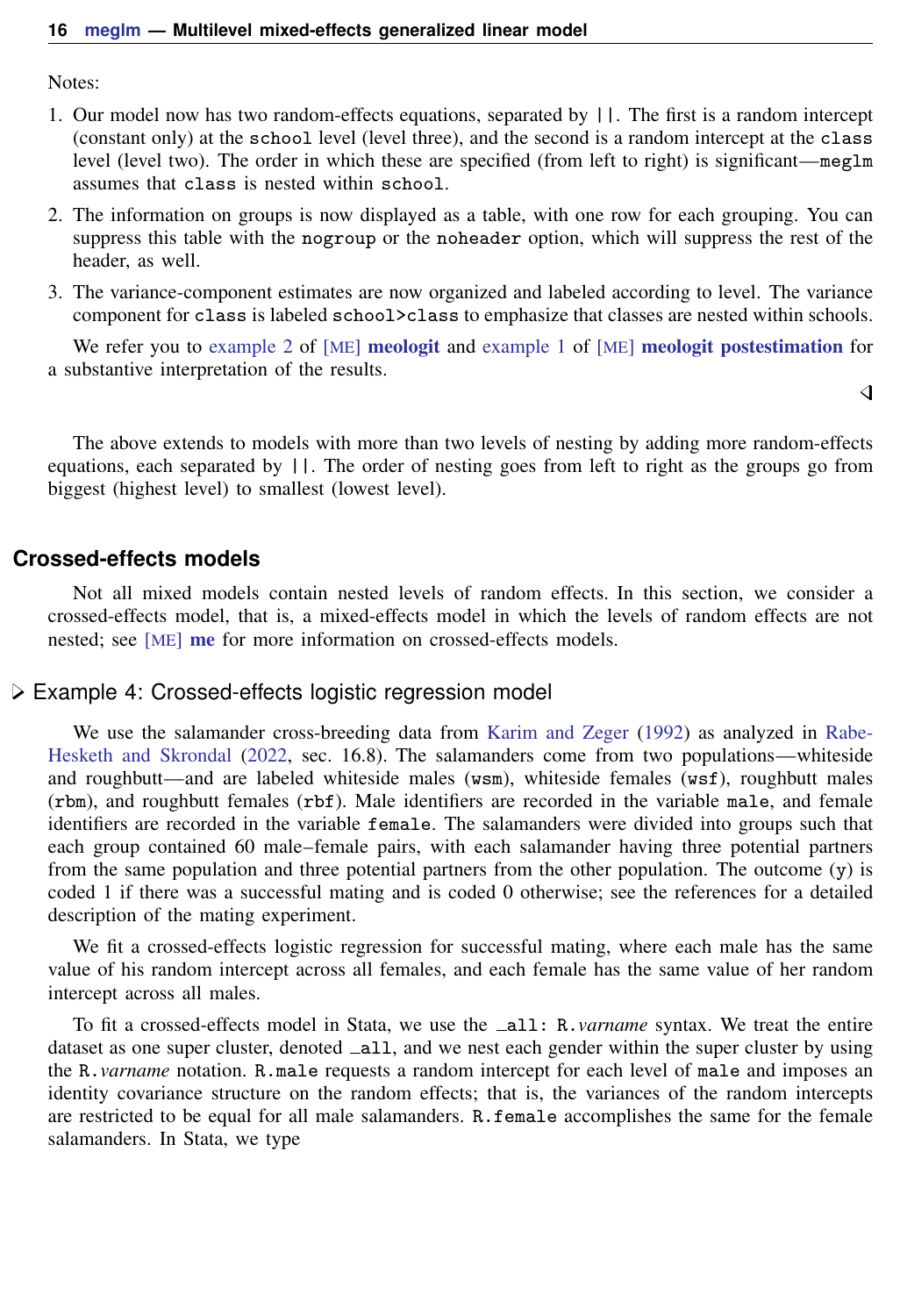Wald chi2(3) = 38.38<br>Prob > chi2 = 0.0000

```
. use https://www.stata-press.com/data/r17/salamander
. meglm y wsm##wsf || _all: R.male || _all: R.female, family(bernoulli)
> link(logit) or
note: crossed random-effects model specified; option intmethod(laplace)
       implied.
Fitting fixed-effects model:
Iteration 0: log likelihood = -223.13998<br>Iteration 1: log likelihood = -222.78752Iteration 1: log likelihood = -222.78752<br>Iteration 2: log likelihood = -222.78735
Iteration 2: log likelihood = -222.78735<br>Iteration 3: log likelihood = -222.78735log likelihood = -222.78735
Refining starting values:
Grid node 0: log likelihood = -211.58149Fitting full model:
Iteration 0: log likelihood = -211.58149<br>Iteration 1: log likelihood = -209.33737log likelihood = -209.33737Iteration 2: log likelihood = -209.2861 (not concave)
Iteration 3: log likelihood = -209.28515
Iteration 4: log likelihood = -209.2839
Iteration 5: log likelihood = -209.27796
Iteration 6: log likelihood = -209.27771
Iteration 7: log likelihood = -209.27664<br>Iteration 8: log likelihood = -209.27659
Iteration 8: log likelihood = -209.27659<br>Iteration 9: log likelihood = -209.27659
                 log likelihood = -209.27659Mixed-effects GLM Number of obs = 360
Family: Bernoulli
Link: Logit<br>Group variable: _all
                                                        Number of groups = 1Obs per group:
                                                                        min = 360
                                                                        avg = 360.0max = 360
```
Integration method: laplace

Log likelihood =  $-209.27659$ 

| y                           | Odds ratio           | Std. err.            | $\mathbf{z}$       | P >  z         |                      | [95% conf. interval] |
|-----------------------------|----------------------|----------------------|--------------------|----------------|----------------------|----------------------|
| 1.wsm<br>1.wsf              | .4955752<br>.0547929 | .2248783<br>.0304927 | $-1.55$<br>$-5.22$ | 0.122<br>0.000 | .2036376<br>.0184087 | 1.206039<br>.163089  |
| wsm#wsf<br>$1\quad1$        | 36.1771              | 22.66118             | 5.73               | 0.000          | 10.59851             | 123.4874             |
| $\_cons$                    | 2.740697             | 1.069099             | 2.58               | 0.010          | 1.275915             | 5.887082             |
| all>male<br>$var(\_cons)$   | 1.040988             | .5056721             |                    |                | .4017579             | 2.697285             |
| all>female<br>$var(\_cons)$ | 1.17436              | .5510671             |                    |                | .46814               | 2.945959             |
|                             |                      |                      |                    |                |                      |                      |

Note: Estimates are transformed only in the first equation to odds ratios. Note: \_cons estimates baseline odds (conditional on zero random effects). LR test vs. logistic model:  $\text{chi2}(2) = 27.02$  Prob >  $\text{chi2} = 0.0000$ Note: LR test is conservative and provided only for reference.

Because we specified a crossed-effects model, meglm defaulted to the method of Laplacian approximation to calculate the likelihood; see *[Computation time and the Laplacian approximation](https://www.stata.com/manuals/meme.pdf#memeRemarksandexamplesComputationtimeandtheLaplacianapproximation)* in [ME] [me](https://www.stata.com/manuals/meme.pdf#meme)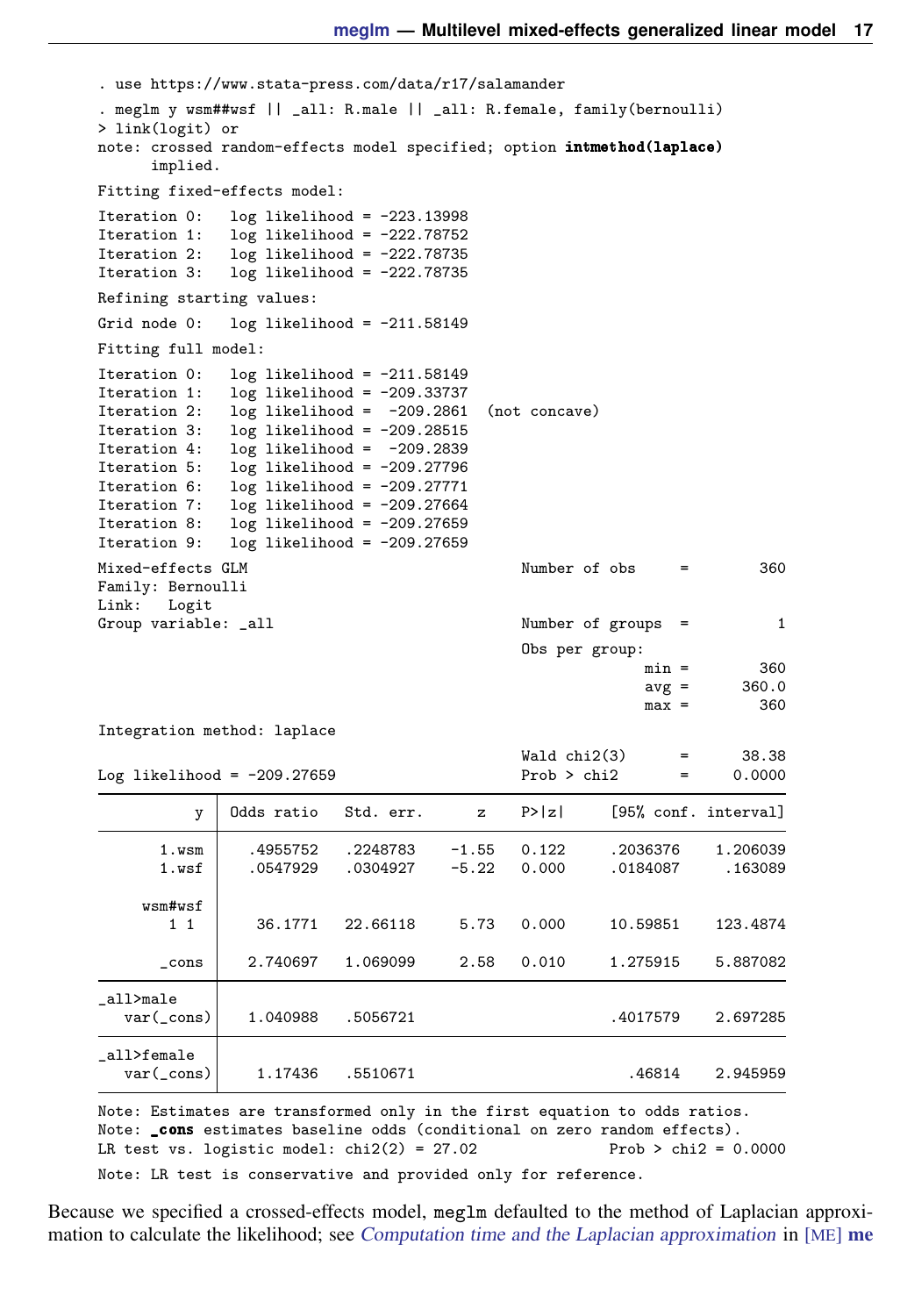for a discussion of computational complexity of mixed-effects models, and see [Methods and formulas](#page-24-0) below for the formulas used by the Laplacian approximation method.

The estimates of the random intercepts suggest that the heterogeneity among the female salamanders, 1.17, is larger than the heterogeneity among the male salamanders, 1.04.

Setting both random intercepts to 0, the odds of successful mating for a roughbutt male–female pair are given by the estimate of  $\angle$ cons, 2.74. [Rabe-Hesketh and Skrondal](#page-29-5) [\(2022](#page-29-5), sec. 16.8) show how to calculate the odds ratios for the other three salamander pairings.

The R.*varname* notation is equivalent to giving a list of overparameterized (none dropped) indicator variables for use in a random-effects specification. When you specify R.*varname*, meglm handles the calculations internally rather than creating the indicators in the data. Because the set of indicators is overparameterized, R.*varname* implies noconstant.

#### □ Technical note

We fit the salamander model by using

. meglm y wsm##wsf || \_all: R.male || \_all: R.female . . .

as a direct way to demonstrate the R. notation. However, we can technically treat female salamanders as nested within the  $\text{all}$  group, yielding the equivalent way to fit the model:

. meglm y wsm##wsf || \_all: R.male || female: ...

We leave it to you to verify that both produce identical results. As we note in [example 8](https://www.stata.com/manuals/meme.pdf#memeRemarksandexamplesex8) of  $[ME]$  [me](https://www.stata.com/manuals/meme.pdf#meme), the latter specification, organized at the cluster (female) level with random-effects dimension one (a random intercept) is, in general, much more computationally efficient.

 $\Box$ 

◁

#### <span id="page-17-0"></span>**Obtaining better starting values**

Given the flexibility of mixed-effects models, you will find that some models "fail to converge" when used with your data; see [Diagnosing convergence problems](https://www.stata.com/manuals/meme.pdf#memeRemarksandexamplesDiagnosingconvergenceproblems) in [ME] [me](https://www.stata.com/manuals/meme.pdf#meme) for details. What we say below applies regardless of how the convergence problem revealed itself. You might have seen the error message "initial values not feasible" or some other error message, or you might have an infinite iteration log.

meglm provides two options to help you obtain better starting values: startvalues() and startgrid().

startvalues(*svmethod*) allows you to specify one of four starting-value calculation methods: zero, constantonly, fixedonly, or iv. By default, meglm uses startvalues(fixedonly). Evidently, that did not work for you. Try the other methods, starting with startvalues $(iv)$ :

. meglm ..., ... startvalues(iv)

If that does not solve the problem, proceed through the others.

By the way, if you have starting values for some parameters but not others—perhaps you fit a simplified model to get them—you can combine the options startvalues() and from():

. meglm ..., ... // simplified model . matrix  $b = e(b)$ . meglm ..., ... from(b) startvalues(iv) // full model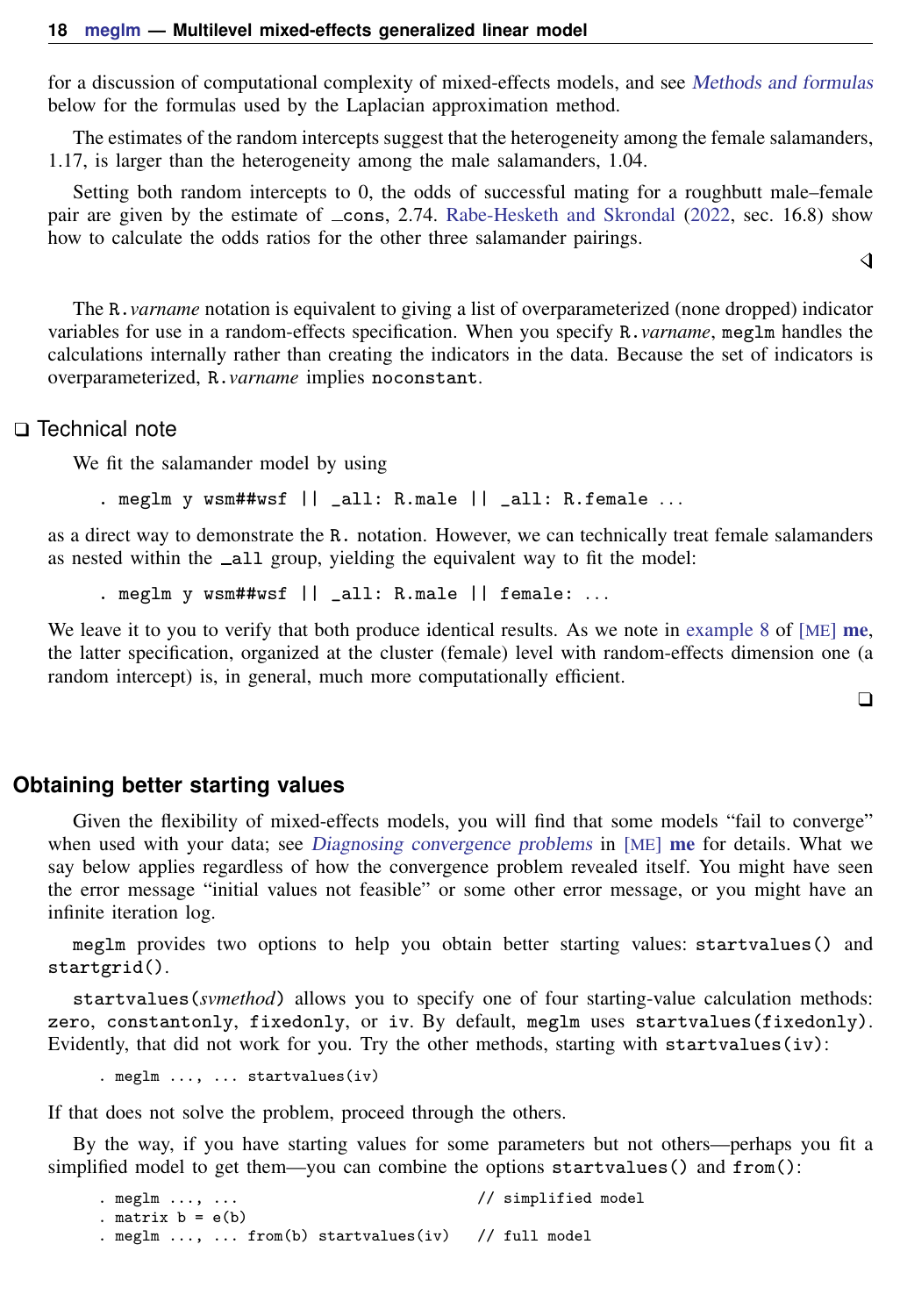The other special option meglm provides is startgrid(), which can be used with or without startvalues(). startgrid() is a brute-force approach that tries various values for variances and covariances and chooses the ones that work best.

1. You may already be using a default form of startgrid() without knowing it. If you see meglm displaying Grid node 1, Grid node 2,  $\ldots$  following Grid node 0 in the iteration log. that is meglm doing a default search because the original starting values were not feasible.

The default form tries 0.1, 1, and 10 for all variances of all random effects and, if applicable, for the residual variance.

- 2. startgrid(*numlist*) specifies values to try for variances of random effects.
- 3. startgrid(*covspec*) specifies the particular variances and covariances in which grid searches are to be performed. Variances and covariances are specified in the usual way. startgrid( $\text{\_cons}[id]$  x[id]  $\text{\_cons}[id]*x[id]$ ) specifies that 0.1, 1, and 10 be tried for each member of the list.
- 4. startgrid(*numlist covspec*) combines the two syntaxes. You can specify startgrid() multiple times so that you can search the different ranges for different variances and covariances.

Our advice to you is the following:

1. If you receive an iteration log and it does not contain Grid node 1, Grid node 2, . . . , then specify startgrid( $.1 1 10$ ). Do that whether the iteration log was infinite or ended with some other error. In this case, we know that meglm did not run startgrid() on its own because it did not report Grid node 1, Grid node 2, etc. Your problem is poor starting values, not infeasible ones.

A synonym for startgrid(.1 1 10) is just startgrid without parentheses.

Be careful, however, if you have many random effects. Specifying startgrid() could run a long time because it runs all possible combinations. If you have 10 random effects, that means  $10^3 = 1,000$  likelihood evaluations.

If you have many random effects, rerun your difficult meglm command including option iterate(*#*) and look at the results. Identify the problematic variances and search across them only. Do not just look for variances going to 0. Variances getting really big can be a problem, too, and even reasonable values can be a problem. Use your knowledge and intuition about the model.

Perhaps you will try to fit your model by specifying startgrid(.1 1 10  $\text{\_cons}[id]$  x[id] cons[id]\*x[id]).

Values 0.1, 1, and 10 are the default. Equivalent to specifying startgrid(.1 1 10  $_{cons}$ [id]  $_{x}$ [id]  $_{cons}$ [id] \* $_{x}$ [id]) is startgrid(\_cons[id] x[id] \_cons[id]\*x[id]).

Look at covariances as well as variances. If you expect a covariance to be negative but it is positive, then try negative starting values for the covariance by specifying startgrid $(-.1)$  $-1 -10$   $\cos[i d] * x[i d]$ .

Remember that you can specify startgrid() multiple times. Thus you might specify both startgrid( $_{\text{cons}}$ [id] x[id]) and startgrid(-.1-1-10  $_{\text{cons}}$ [id]\*x[id]).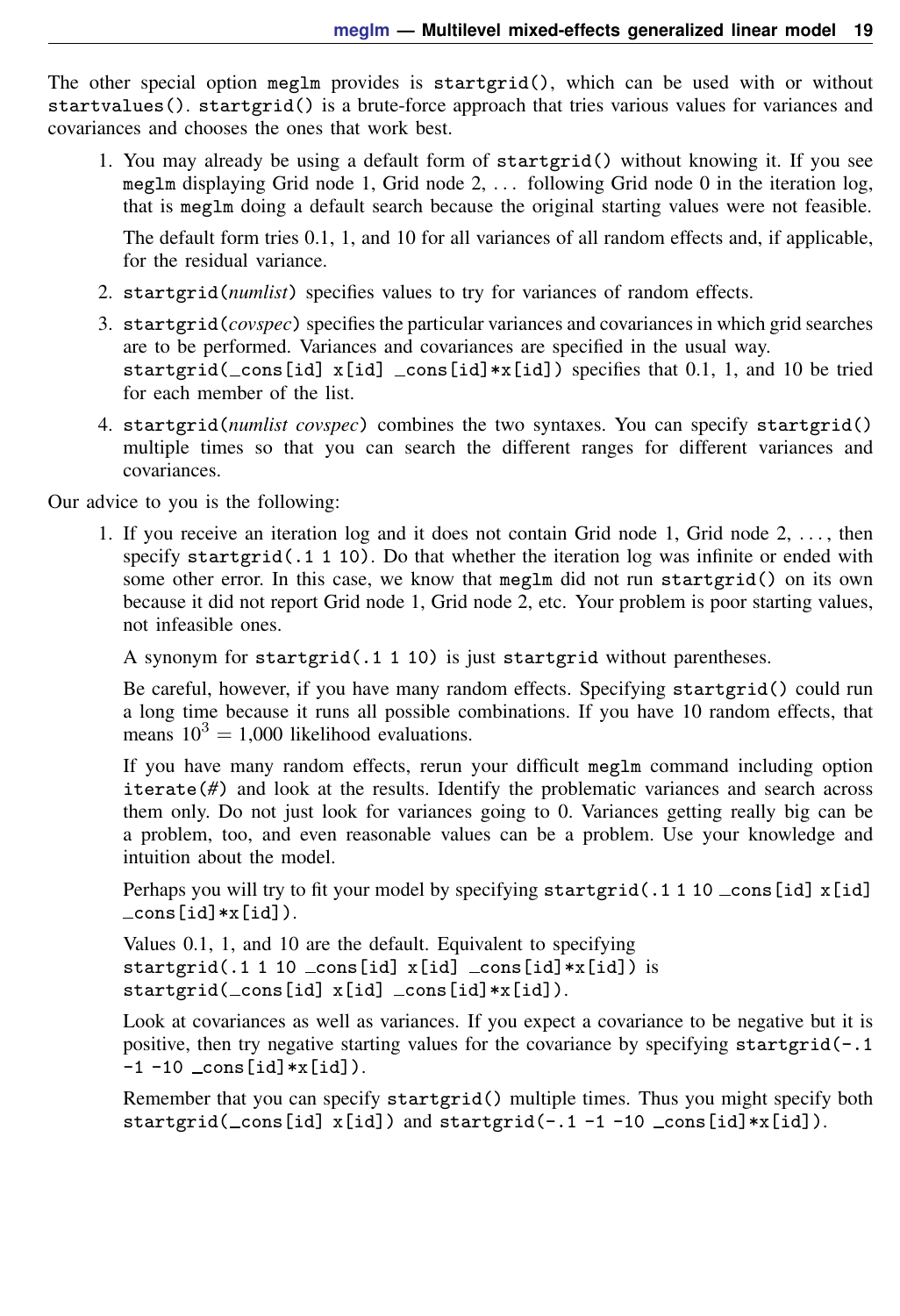2. If you receive the message "initial values not feasible", you know that meglm already tried the default startgrid().

The default startgrid() only tried the values 0.1, 1, and 10, and only tried them on the variances of random effects. You may need to try different values or try the same values on covariances or variances of errors of observed endogenous variables.

We suggest you first rerun the model causing difficulty and include the noestimate option. If, looking at the results, you have an idea of which variance or covariance is a problem, or if you have few variances and covariances, we would recommend running startgrid() first. On the other hand, if you have no idea as to which variance or covariance is the problem and you have many of them, you will be better off if you first simplify the model. After doing that, if your simplified model does not include all the variances and covariances, you can specify a combination of from() and startgrid().

## <span id="page-19-0"></span>**Survey data**

Multilevel modeling of survey data is a little different from standard modeling in that weighted sampling can take place at multiple levels in the model, resulting in multiple sampling weights. Most survey datasets, regardless of the design, contain one overall inclusion weight for each observation in the data. This weight reflects the inverse of the probability of ultimate selection, and by "ultimate" we mean that it factors in all levels of clustered sampling, corrections for noninclusion and oversampling, poststratification, etc.

For simplicity, in what follows, assume a simple two-stage sampling design where groups are randomly sampled and then individuals within groups are sampled. Also assume that no additional weight corrections are performed; that is, sampling weights are simply the inverse of the probability of selection. The sampling weight for observation i in cluster j in our two-level sample is then  $w_{ij} = 1/\pi_{ij}$ , where  $\pi_{ij}$  is the probability that observation i, j is selected. If you were performing a standard analysis such as OLS regression with regress, you would simply use a variable holding  $w_{ij}$ as your pweight variable, and the fact that it came from two levels of sampling would not concern you. Perhaps you would type vce(cluster *groupvar*) where *groupvar* identifies the top-level groups to get standard errors that control for correlation within these groups, but you would still use only one weight variable.

Now take these same data and fit a two-level model with meglm. As seen in [\(5\)](#page-28-3) in Methods and formulas later in this entry, it is not sufficient to use the single sampling weight  $w_{ij}$ , because weights enter the log likelihood at both the group level and the individual level. Instead, what is required for a two-level model under this sampling design is  $w_i$ , the inverse of the probability that group j is selected in the first stage, and  $w_{i|j}$ , the inverse of the probability that individual i from group j is selected at the second stage conditional on group j already being selected. You cannot use  $w_{ij}$ without making any assumptions about  $w_i$ .

Given the rules of conditional probability,  $w_{ij} = w_j w_{i|j}$ . If your dataset has only  $w_{ij}$ , then you will need to either assume equal probability sampling at the first stage  $(w<sub>j</sub> = 1$  for all j) or find some way to recover  $w_i$  from other variables in your data; see [Rabe-Hesketh and Skrondal](#page-29-14) ([2006\)](#page-29-14) and the references therein for some suggestions on how to do this, but realize that there is little yet known about how well these approximations perform in practice.

<span id="page-19-1"></span>What you really need to fit your two-level model are data that contain  $w_i$  in addition to either  $w_{ij}$  or  $w_{ij}$ . If you have  $w_{ij}$ —that is, the unconditional inclusion weight for observation i, j—then you need to divide  $w_{ij}$  by  $w_j$  to obtain  $w_{i|j}$ .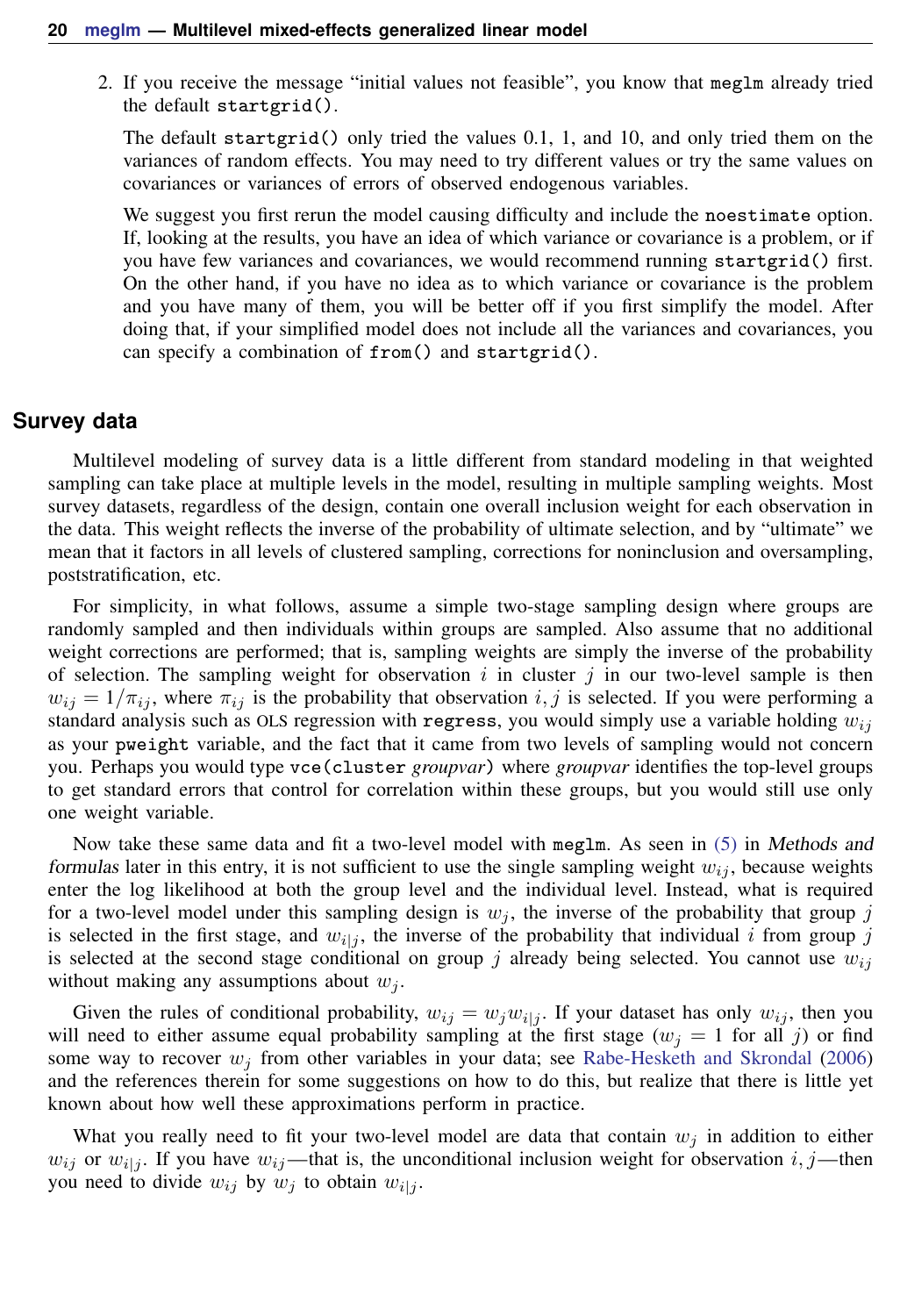#### Example 5: Two-level logistic regression model with weights

[Rabe-Hesketh and Skrondal](#page-29-14) ([2006\)](#page-29-14) analyzed data from the 2000 Programme for International Student Assessment (PISA) study on reading proficiency among 15-year-old American students, as performed by the Organisation for Economic Co-operation and Development (OECD). The original study was a three-stage cluster sample, where geographic areas were sampled at the first stage, schools at the second, and students at the third. Our version of the data does not contain the geographic-areas variable, so we treat this as a two-stage sample where schools are sampled at the first stage and students at the second.

```
. use https://www.stata-press.com/data/r17/pisa2000
(Programme for International Student Assessment (PISA) 2000 data)
```
. describe

```
Contains data from https://www.stata-press.com/data/r17/pisa2000.dta
Observations: 2,069 Programme for International
                                         Student Assessment (PISA) 2000
                                          data
```

| Variables:       |                 | 11                |                | 12 Jun 2020 10:08<br>(_dta has notes)                 |
|------------------|-----------------|-------------------|----------------|-------------------------------------------------------|
| Variable<br>name | Storage<br>type | Display<br>format | Value<br>label | Variable label                                        |
| female           | byte            | %8.0g             |                | 1 if female                                           |
| isei             | byte            | %8.0g             |                | International socioeconomic index                     |
| w_fstuwt         | float           | %9.0g             |                | Student-level weight                                  |
| wnrschbw         | float           | $\frac{9.0g}{2}$  |                | School-level weight                                   |
| high_school      | byte            | %8.0g             |                | 1 if highest level by either<br>parent is high school |
| college          | byte            | %8.0g             |                | 1 if highest level by either<br>parent is college     |
| one_for          | byte            | %8.0g             |                | 1 if one parent foreign born                          |
| both_for         | byte            | %8.0g             |                | 1 if both parents are foreign<br>born                 |
| test_lang        | byte            | %8.0g             |                | 1 if English (the test language)<br>is spoken at home |
| pass_read        | byte            | %8.0g             |                | 1 if passed reading proficiency<br>threshold          |
| id_school        | int             | %8.0g             |                | School ID                                             |

Sorted by:

For student i in school j, where the variable  $id$  school identifies the schools, the variable w\_fstuwt is a student-level overall inclusion weight  $(w_{ij}, \text{ not } w_{i|j})$  adjusted for noninclusion and nonparticipation of students, and the variable wnrschbw is the school-level weight  $w_i$  adjusted for oversampling of schools with more minority students. The weight adjustments do not interfere with the methods prescribed above, and thus we can treat the weight variables simply as  $w_{ij}$  and  $w_j$ , respectively.

[Rabe-Hesketh and Skrondal](#page-29-14) ([2006](#page-29-14)) fit a two-level logistic model for passing a reading proficiency threshold. We will do the same using meglm, but first we must reproduce the "method 1" adjusted weight variables that were used. The "method 1" adjustment scales the first-level weights so that they sum to the effective sample size of their corresponding second-level cluster.

```
. sort id_school
```

```
. generate sqw = w_fstuwt * w_fstuwt
```
- . by  $id\_school$ : egen sumw = sum $(w\_fstuwt)$
- . by id\_school: egen sumsqw = sum(sqw)
- . generate  $pst1s1 = w_fstuvt*sumw/sumsqw$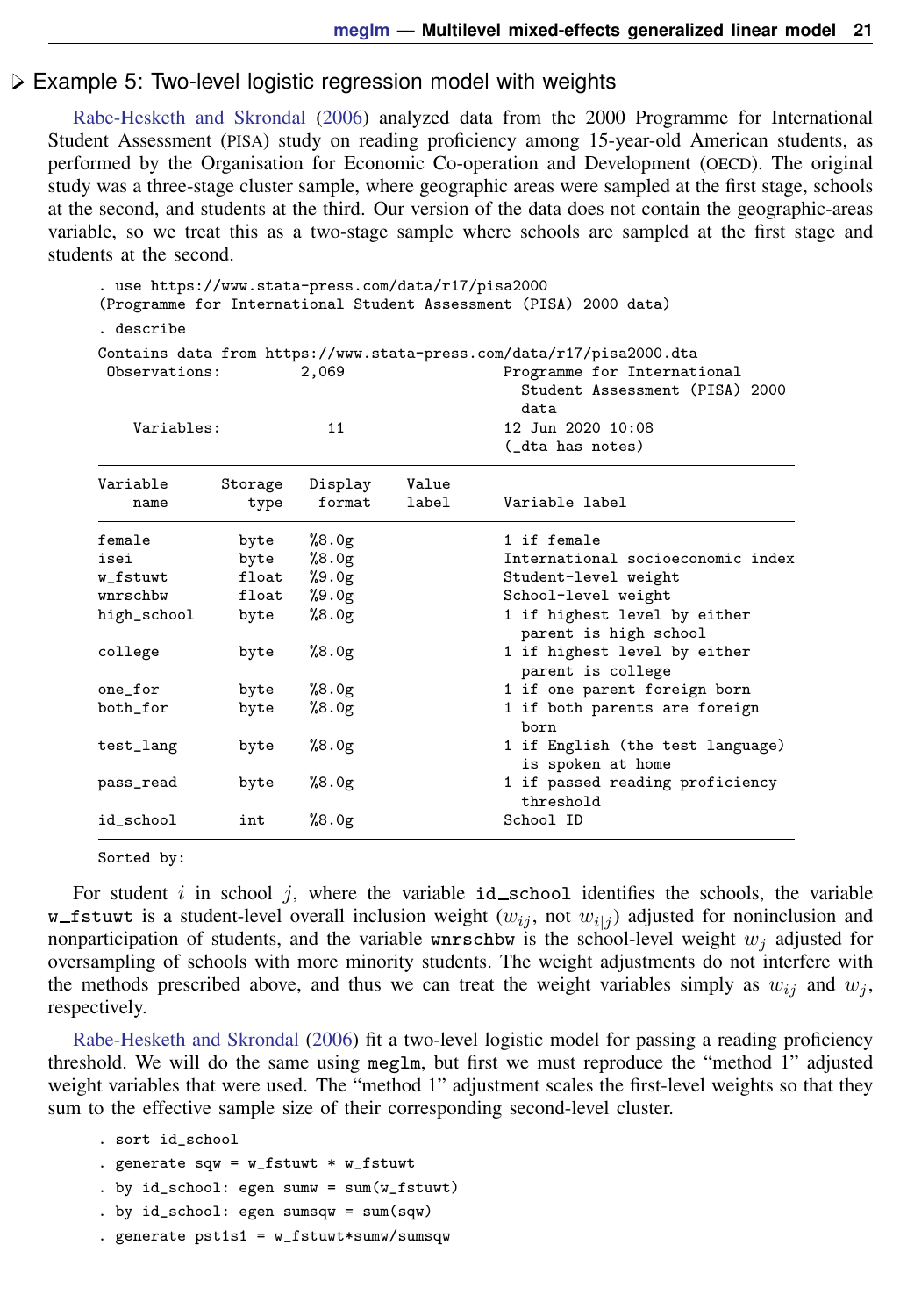The new variable pst1s1 holds the adjusted first-level weights. [Rabe-Hesketh and Skrondal](#page-29-14) ([2006\)](#page-29-14) also included the school mean socioeconomic index as a covariate in their analysis. We reproduce this variable using egen.

```
. by id_school: egen mn_isei = mean(isei)
```
Here is the fitted model:

```
. meglm pass_read female isei mn_isei high_school college test_lang one_for
> both_for [pw=pst1s1], family(bernoulli) link(logit)
> || id_school:, pweight(wnrschbw)
 (output omitted )
Mixed-effects GLM Number of obs = 2,069
Family: Bernoulli
Link: Logit
Group variable: id_school Number of groups = 148
                                            Obs per group:
                                                         min = 1<br>avg = 14.0
                                                         avg =max = 28
Integration method: mvaghermite Integration pts. = 7
                                            Wald chi2(8) = 88.30<br>Prob > chi2 = 0.0000Log pseudolikelihood = -197395.98(Std. err. adjusted for 148 clusters in id_school)
                           Robust
  pass_read Coefficient std. err. z P>|z| [95% conf. interval]
      female .6221369 .1540088 4.04 0.000 .3202852 .9239887
       isei .018215 .0048057 3.79 0.000 .0087959 .027634
    mn_isei .0682472 .0164337 4.15 0.000 .0360378 .1004566
high_school .1028108 .477141 0.22 0.829 -.8323683 1.03799
    college .4531688 .5053447 0.90 0.370 -.5372885 1.443626<br>st lang .6251822 .3821182 1.64 0.102 -.1237557 1.37412
   test_lang .6251822 .3821182 1.64 0.102 -.1237557 1.37412
    one_for | -.1089314 .2739724 -0.40 0.691 -.6459075 .4280447<br>ooth for | -.2804038 .3264681 -0.86 0.390 -.9202696 .359462
   both_for -.2804038 .3264681 -0.86 0.390 -.9202696 .359462<br>cons -5.877565 .954525 -6.16 0.000 -7.7484 -4.006731
      _cons -5.877565 .954525 -6.16 0.000 -7.7484 -4.006731
id_school
  var(_cons) .2955769 .1243375 .1295996 .6741201
```
Notes:

- 1. We specified the level-one weights using standard Stata weight syntax, that is, [pw=pst1s1].
- 2. We specified the level-two weights via the pweight (wnrschbw) option as part of the randomeffects specification for the id\_school level. As such, it is treated as a school-level weight. Accordingly, wnrschbw needs to be constant within schools, and meglm did check for that before estimating.
- 3. As is the case with other estimation commands in Stata, standard errors in the presence of sampling weights are robust.
- 4. Robust standard errors are clustered at the top level of the model, and this will always be true unless you specify vce(cluster *clustvar*), where *clustvar* identifies an even higher level of grouping.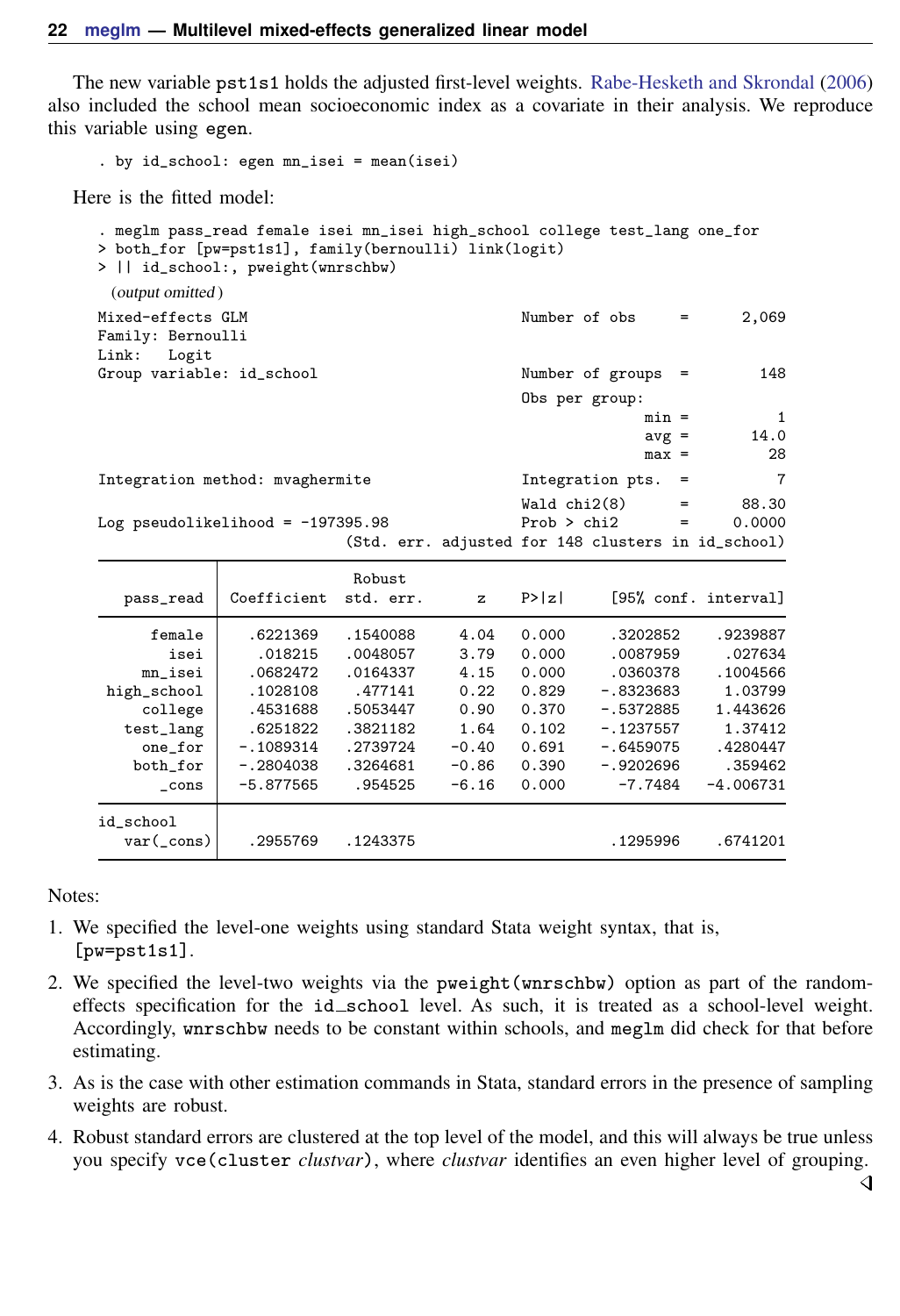#### Example 6: Two-level logistic regression model with survey weights

meglm also supports the svy prefix (see [[SVY](https://www.stata.com/manuals/svysvy.pdf#svysvy)] svy) for the linearized variance estimator. Here we refit the model from the [previous](#page-19-1) example using the svy prefix after we svyset (see [SVY] [svyset](https://www.stata.com/manuals/svysvyset.pdf#svysvyset)) the survey design variables.

```
. svyset id_school, weight(wnrschbw) || _n, weight(pst1s1)
note: stage 1 is sampled with replacement; further stages will be ignored for
      variance estimation.
Sampling weights: < none>
             VCE: linearized
     Single unit: missing
        Strata 1: <one>
 Sampling unit 1: id_school
          FPC 1: <zero>
        Weight 1: wnrschbw
        Strata 2: <one>
 Sampling unit 2: < observations>
           FPC 2: <zero>
        Weight 2: pst1s1
. svy: meglm pass read female isei mn_isei high_school college test lang
> one_for both_for, family(bernoulli) link(logit) || id_school:
(running meglm on estimation sample)
Survey: Mixed-effects GLM
Number of strata = 1<br>
Number of pSUs = 148<br>
Number of 2,069<br>
Number of 2,069Population size = 346.373.74Design df = 147<br>F(8, 140) = 10.51F(8, 140) = 10.51Prob > F = 0.0000
                           Linearized
   pass_read Coefficient std. err. t P>|t| [95% conf. interval]
      female .6221369 .1540088 4.04 0.000 .3177796 .9264943
        isei .018215 .0048057 3.79 0.000 .0087177 .0277122
 mn_isei .0682472 .0164337 4.15 0.000 .0357704 .100724<br>high_school .1028108 .477141 0.22 0.830 -.8401311 1.045753
                                       high_school .1028108 .477141 0.22 0.830 -.8401311 1.045753
```
both\_for -.2804038 .3264681 -0.86 0.392 -.925581 .3647734  $_{\rm cons}$  -5.877565 .954525 -6.16 0.000 -7.763929 -3.991201 id\_school var(\_cons) .2955769 .1243375 .1243375 .1243375 .6787495

Notes:

1. We svyset the design variables: id\_school is the PSU variable, wnrschbw contains weights at the PSU level,  $\Box$  specifies that the students are identified by the individual observations, and pst1s1 contains our adjusted student-level conditional weights.

college .4531688 .5053447 0.90 0.371 -.5455101 1.451848 test\_lang .6251822 .3821182 1.64 0.104 -.1299725 1.380337 one\_for -.1089314 .2739724 -0.40 0.692 -.6503648 .432502<br>both\_for -.2804038 .3264681 -0.86 0.392 -.925581 .3647734

- 2. svyset notes the lack of a finite population correction in the first stage and informs us that only the first-stage unit information will be used in the linearized variance estimator. However, the svy prefix will still pass the stage-two weights to meglm.
- 3. svy produces a different header, giving us an estimate of the population size, the design degrees of freedom, and the number of first-stage sampling units.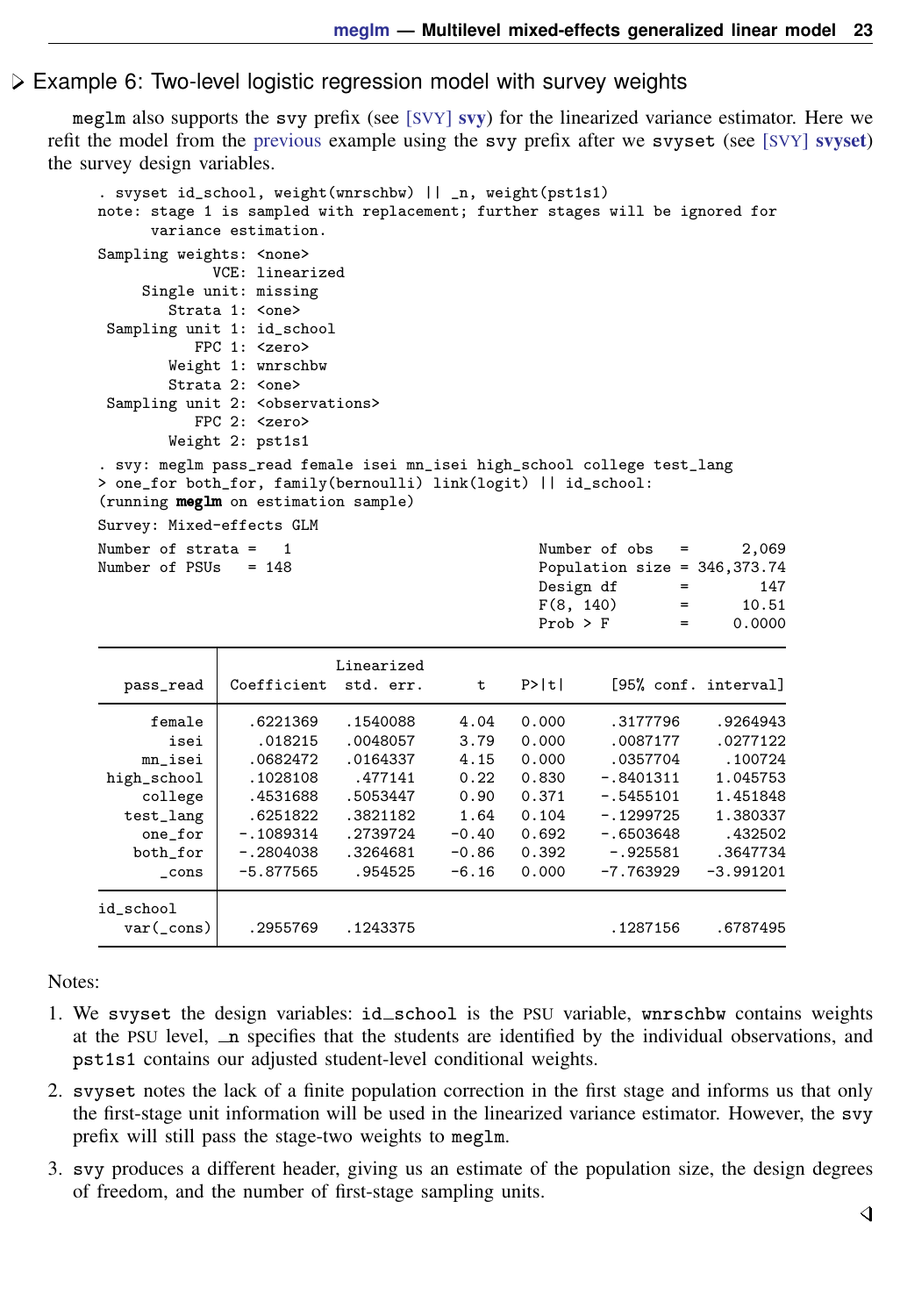## <span id="page-23-1"></span>**Video example**

<span id="page-23-0"></span>[Tour of multilevel GLMs](https://www.youtube.com/watch?v=SbwApki_BnI&feature=youtu.be)

# **Stored results**

meglm stores the following in e():

| Scalars            |                                                                          |
|--------------------|--------------------------------------------------------------------------|
| e(N)               | number of observations                                                   |
| e(k)               | number of parameters                                                     |
| $e(k_d v)$         | number of dependent variables                                            |
| $e(k$ $eq)$        | number of equations in $e(b)$                                            |
| e(k_eq_model)      | number of equations in overall model test                                |
| $e(k_{cat})$       | number of categories (with ordinal outcomes)                             |
| $e(k_f)$           | number of fixed-effects parameters                                       |
| $e(k_r)$           | number of random-effects parameters                                      |
| $e(k_{rs})$        | number of variances                                                      |
| $e(k_{\text{rc}})$ | number of covariances                                                    |
| $e(df_m)$          | model degrees of freedom                                                 |
| e(11)              | log likelihood                                                           |
| $e$ (chi2)         | $\chi^2$                                                                 |
| e(p)               | $p$ -value for model test                                                |
| $e(11-c)$          | log likelihood, comparison model                                         |
| $e$ (chi $2-c$ )   | $\chi^2$ , comparison test                                               |
| $e(df_c)$          | degrees of freedom, comparison test                                      |
| $e(p\_c)$          | $p$ -value for comparison test                                           |
| e(N_clust)         | number of clusters                                                       |
| e(rank)            | rank of $e(V)$                                                           |
| e(ic)              | number of iterations                                                     |
| $e$ (rc)           | return code                                                              |
| e(converged)       | 1 if converged, 0 otherwise                                              |
| Macros             |                                                                          |
| $e$ (cmd)          | gsem                                                                     |
| $e$ (cmd2)         | meglm                                                                    |
| $e$ (cmdline)      | command as typed                                                         |
| e(depvar)          | name of dependent variable                                               |
| e(wtype)           | weight type                                                              |
| e(wexp)            | weight expression (first-level weights)                                  |
| $e$ (fweight $k$ ) | fweight variable for kth highest level, if specified                     |
| e(iweight)         | iweight variable for kth highest level, if specified                     |
| $e$ (pweight $k$ ) | pweight variable for kth highest level, if specified                     |
| e(covariates)      | list of covariates                                                       |
| e(ivars)           | grouping variables                                                       |
| e(model)           | name of marginal model                                                   |
| e(title)           | title in estimation output                                               |
| e(link)            | link                                                                     |
| e(family)          | family                                                                   |
| e(clustvar)        | name of cluster variable                                                 |
| $e$ (offset)       | offset                                                                   |
| e(binomial)        | binomial number of trials (with binomial models)                         |
| e(dispersion)      | mean or constant (with negative binomial models)                         |
| e(intmethod)       | integration method                                                       |
| $e(n$ quad)        | number of integration points                                             |
| e(chi2type)        | Wald; type of model $\chi^2$                                             |
| $e$ ( $vce$ )      | <i>vcetype</i> specified in vce()                                        |
| e(vcetype)         | title used to label Std. err.                                            |
| $e$ (opt)          | type of optimization                                                     |
| $e(\text{which})$  | max or min; whether optimizer is to perform maximization or minimization |
| $e(ml_{method})$   | type of m1 method                                                        |
| e(user)            | name of likelihood-evaluator program                                     |
|                    |                                                                          |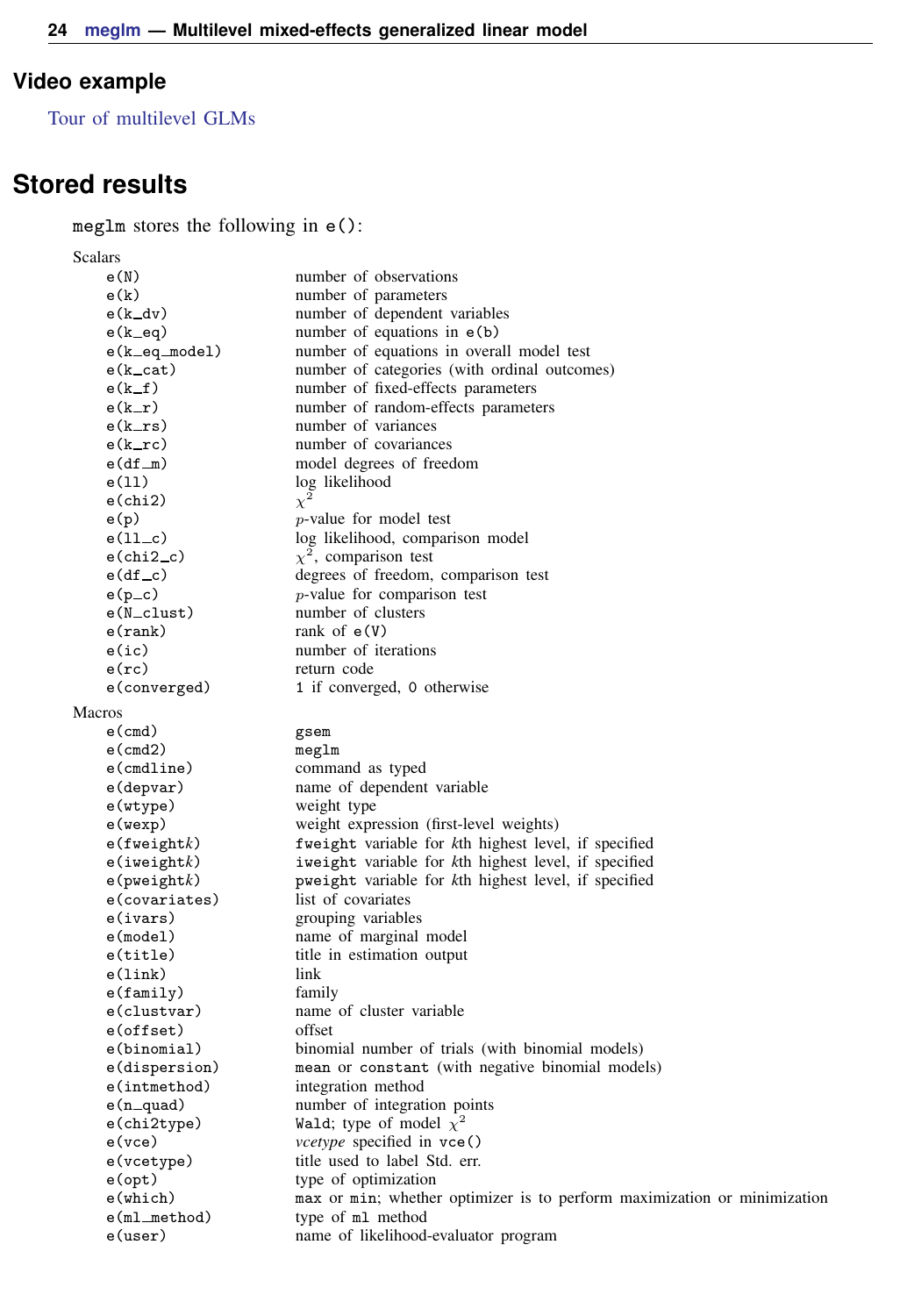| e(technique)         | maximization technique                       |
|----------------------|----------------------------------------------|
| e(datasignature)     | the checksum                                 |
| e(datasignaturevars) | variables used in calculation of checksum    |
| e(properties)        | b V                                          |
| e(estat_cmd)         | program used to implement estat              |
| e(predict)           | program used to implement predict            |
| $e$ (marginsnotok)   | predictions disallowed by margins            |
| e(marginswtype)      | weight type for margins                      |
| e(marginswexp)       | weight expression for margins                |
| e(asbalanced)        | factor variables fyset as asbalanced         |
| e(asobserved)        | factor variables fyset as a sobserved        |
| Matrices             |                                              |
| e(b)                 | coefficient vector                           |
| e(Cns)               | constraints matrix                           |
| $e$ (cat)            | category values (with ordinal outcomes)      |
| e(ilog)              | iteration log (up to 20 iterations)          |
| e(gradient)          | gradient vector                              |
| $e(N_g)$             | group counts                                 |
| $e(g_{min})$         | group-size minimums                          |
| $e(g_{\text{avg}})$  | group-size averages                          |
| $e(g_max)$           | group-size maximums                          |
| e(V)                 | variance–covariance matrix of the estimators |
| e(V_modelbased)      | model-based variance                         |
| <b>Functions</b>     |                                              |
| e(sample)            | marks estimation sample                      |
|                      |                                              |

In addition to the above, the following is stored in  $r()$ :

```
Matrices
```
r(table) matrix containing the coefficients with their standard errors, test statistics, p-values, and confidence intervals

<span id="page-24-0"></span>Note that results stored in  $r()$  are updated when the command is replayed and will be replaced when any r-class command is run after the estimation command.

## **Methods and formulas**

Methods and formulas are presented under the following headings:

[Introduction](#page-24-1) [Gauss–Hermite quadrature](#page-25-0) [Adaptive Gauss–Hermite quadrature](#page-26-0) [Laplacian approximation](#page-27-0) [Survey data](#page-28-4)

## <span id="page-24-1"></span>**Introduction**

Without a loss of generality, consider a two-level generalized mixed-effects model

$$
E(\mathbf{y}_j|\mathbf{X}_j, \mathbf{u}_j) = g^{-1}(\mathbf{X}_j\boldsymbol{\beta} + \mathbf{Z}_j\mathbf{u}_j), \qquad \mathbf{y} \sim F
$$

for  $j = 1, \ldots, M$  clusters, with the jth cluster consisting of  $n_j$  observations, where, for the jth cluster,  $y_j$  is the  $n_j \times 1$  response vector,  $X_j$  is the  $n_j \times p$  matrix of fixed predictors,  $Z_j$  is the  $n_j \times q$  matrix of random predictors,  $u_j$  is the  $q \times 1$  vector of random effects,  $\beta$  is the  $p \times 1$  vector of regression coefficients on the fixed predictors, and we use  $\Sigma$  to denote the unknown  $q \times q$  variance matrix of the random effects. For simplicity, we consider a model with no auxiliary parameters.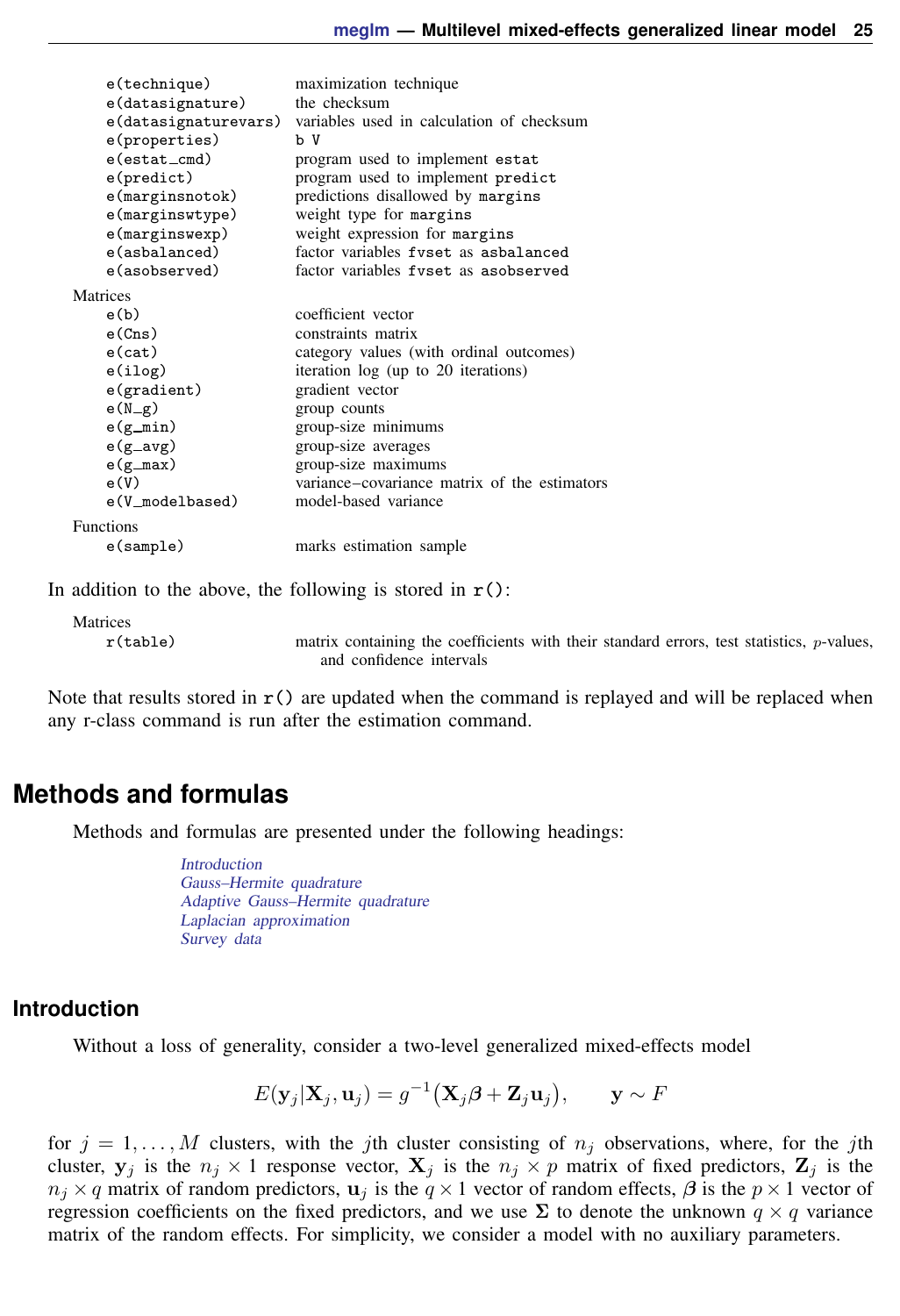Let  $\eta_j$  be the linear predictor,  $\eta_j = X_j \beta + Z_j u_j$ , that also includes the offset or the exposure variable when offset() or exposure() is specified. Let  $y_{ij}$  and  $\eta_{ij}$  be the *i*th individual elements of  $y_j$  and  $\eta_j$ ,  $i = 1, ..., n_j$ . Let  $f(y_{ij} | \eta_{ij})$  be the conditional density function for the response at observation  $\hat{i}$ . Because the observations are assumed to be conditionally independent, we can overload the definition of  $f(\cdot)$  with vector inputs to mean

$$
\log f(\mathbf{y}_j|\boldsymbol{\eta}_j) = \sum_{j=1}^{n_i} \log f(y_{ij}|\eta_{ij})
$$

<span id="page-25-1"></span>The random effects  $\mathbf{u}_i$  are assumed to be multivariate normal with mean 0 and variance  $\Sigma$ . The likelihood function for cluster  $j$  is given by

$$
\mathcal{L}_{j}(\boldsymbol{\beta}, \boldsymbol{\Sigma}) = (2\pi)^{-q/2} |\boldsymbol{\Sigma}|^{-1/2} \int_{\Re^{q}} f(\mathbf{y}_{j} | \boldsymbol{\eta}_{j}) \exp\left(-\frac{1}{2} \mathbf{u}_{j}^{\prime} \boldsymbol{\Sigma}^{-1} \mathbf{u}_{j}\right) d\mathbf{u}_{j}
$$
  
=  $(2\pi)^{-q/2} |\boldsymbol{\Sigma}|^{-1/2} \int_{\Re^{q}} \exp\left\{\log f(\mathbf{y}_{j} | \boldsymbol{\eta}_{j}) - \frac{1}{2} \mathbf{u}_{j}^{\prime} \boldsymbol{\Sigma}^{-1} \mathbf{u}_{j}\right\} d\mathbf{u}_{j}$  (3)

where  $\Re$  denotes the set of values on the real line and  $\Re^q$  is the analog in q-dimensional space.

The multivariate integral in [\(3\)](#page-25-1) is generally not tractable, so we must use numerical methods to approximate the integral. We can use a change-of-variables technique to transform this multivariate integral into a set of nested univariate integrals. Each univariate integral can then be evaluated using a form of Gaussian quadrature. meglm supports three types of Gauss–Hermite quadratures: mean–variance adaptive Gauss–Hermite quadrature (MVAGH), mode-curvature adaptive Gauss–Hermite quadrature (MCAGH), and nonadaptive Gauss–Hermite quadrature (GHQ). meglm also offers the Laplacian-approximation method, which is used as a default method for crossed mixed-effects models. Below we describe the four methods. The methods described below are based on [Skrondal and](#page-29-15) [Rabe-Hesketh](#page-29-15) ([2004,](#page-29-15) chap. 6.3).

#### <span id="page-25-0"></span>**Gauss–Hermite quadrature**

<span id="page-25-2"></span>Let  $\mathbf{u}_j = \mathbf{L} \mathbf{v}_j$ , where  $\mathbf{v}_j$  is a  $q \times 1$  random vector whose elements are independently standard normal variables and L is the Cholesky decomposition of  $\Sigma$ ,  $\Sigma = LL'$ . Then  $\eta_j = X_j \beta + Z_j L v_j$ , and the likelihood in [\(3\)](#page-25-1) becomes

$$
\mathcal{L}_{j}(\boldsymbol{\beta}, \boldsymbol{\Sigma}) = (2\pi)^{-q/2} \int_{\mathbb{R}^{q}} \exp \left\{ \log f(\mathbf{y}_{j} | \boldsymbol{\eta}_{j}) - \frac{1}{2} \mathbf{v}_{j}^{\prime} \mathbf{v}_{j} \right\} d\mathbf{v}_{j}
$$
\n
$$
= (2\pi)^{-q/2} \int_{-\infty}^{\infty} \cdots \int_{-\infty}^{\infty} \exp \left\{ \log f(\mathbf{y}_{j} | \boldsymbol{\eta}_{j}) - \frac{1}{2} \sum_{k=1}^{q} v_{jk}^{2} \right\} d\mathbf{v}_{j1}, \dots, d\mathbf{v}_{jq}
$$
\n(4)

Consider a q-dimensional quadrature grid containing  $r$  quadrature points in each dimension. Let  $\mathbf{a_k} = (a_{k_1}, \ldots, a_{k_q})'$  be a point on this grid, and let  $\mathbf{w_k} = (w_{k_1}, \ldots, w_{k_q})'$  be the vector of corresponding weights. The GHQ approximation to the likelihood is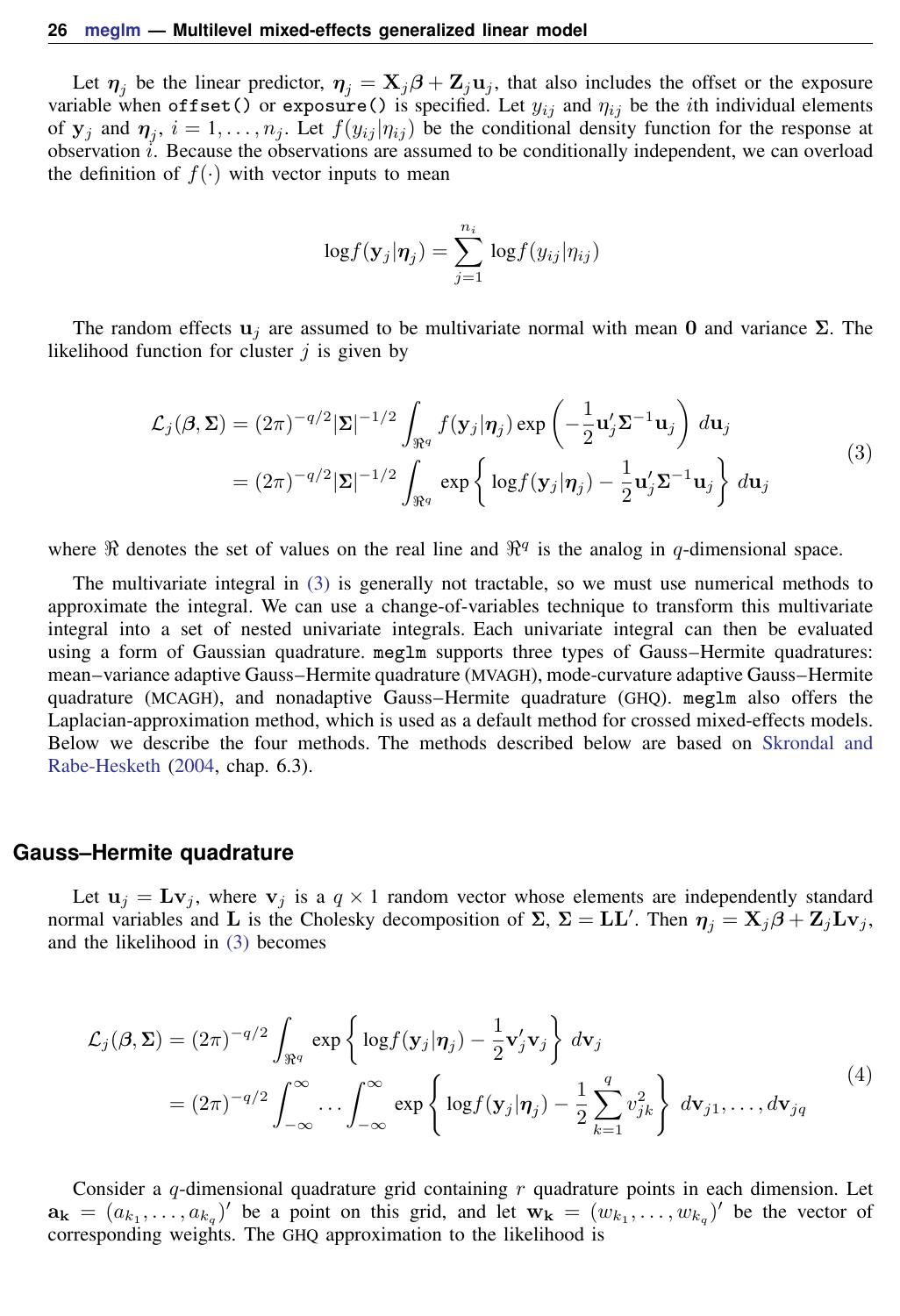$$
\mathcal{L}_{j}^{\text{GHQ}}(\beta, \Sigma) = \sum_{k_1=1}^{r} \dots \sum_{k_q=1}^{r} \left[ \exp \left\{ \log f(\mathbf{y}_j | \boldsymbol{\eta}_{j\mathbf{k}}) \right\} \prod_{p=1}^{q} w_{k_p} \right]
$$

$$
= \sum_{k_1=1}^{r} \dots \sum_{k_q=1}^{r} \left[ \exp \left\{ \sum_{i=1}^{n_j} \log f(y_{ij} | \eta_{ijk}) \right\} \prod_{p=1}^{q} w_{k_p} \right]
$$

where

$$
\boldsymbol{\eta}_{j\mathbf{k}}=\mathbf{X}_{j}\boldsymbol{\beta}+\mathbf{Z}_{j}\mathbf{L}\mathbf{a_{k}}
$$

<span id="page-26-0"></span>and  $\eta_{ijk}$  is the *i*th element of  $\eta_{ijk}$ .

#### **Adaptive Gauss–Hermite quadrature**

This section sets the stage for MVAGH quadrature and MCAGH quadrature.

Let's reconsider the likelihood in [\(4\).](#page-25-2) We use  $\phi(\mathbf{v}_j)$  to denote a multivariate standard normal with mean 0 and variance  $I_q$ , and we use  $\phi(\mathbf{v}_j|\boldsymbol{\mu}_j,\boldsymbol{\Lambda}_j)$  to denote a multivariate normal with mean  $\boldsymbol{\mu}_j$ and variance  $\Lambda_i$ .

For fixed model parameters, the posterior density for  $v_j$  is proportional to

$$
\phi(\mathbf{v}_j) f(\mathbf{y}_j | \boldsymbol{\eta}_j)
$$

where

$$
\boldsymbol{\eta}_j = \mathbf{X}_j\boldsymbol{\beta} + \mathbf{Z}_j\mathbf{Lv}_j
$$

It is reasonable to assume that this posterior density can be approximated by a multivariate normal density with mean vector  $\mu_j$  and variance matrix  $\Lambda_j$ . Instead of using the prior density of  $v_j$  as the weighting distribution in the integral, we can use our approximation for the posterior density,

$$
\mathcal{L}_j(\boldsymbol{\beta}, \boldsymbol{\Sigma}) = \int_{\Re^q} \frac{f(\mathbf{y}_j | \boldsymbol{\eta}_j) \phi(\mathbf{v}_j)}{\phi(\mathbf{v}_j | \boldsymbol{\mu}_j, \boldsymbol{\Lambda}_j)} \phi(\mathbf{v}_j | \boldsymbol{\mu}_j, \boldsymbol{\Lambda}_j) d\mathbf{v}_j
$$

Then the MVAGH approximation to the likelihood is

$$
\mathcal{L}_{j}^{\text{MVAGH}}(\boldsymbol{\beta}, \boldsymbol{\Sigma}) = \sum_{k_1=1}^{r} \ldots \sum_{k_q=1}^{r} \left[ \exp \left\{ \log f(\mathbf{y}_j | \boldsymbol{\eta}_{j\mathbf{k}}) \right\} \prod_{p=1}^{q} w_{j k_p}^* \right]
$$

where

$$
\boldsymbol{\eta}_{j\mathbf{k}} = \mathbf{X}_{j}\boldsymbol{\beta} + \mathbf{Z}_{j}\mathbf{L}\mathbf{a}_{j\mathbf{k}}^{*}
$$

and  $\mathbf{a}_{jk}^*$  and  $w_{jk_p}^*$  are the abscissas and weights after an orthogonalizing transformation of  $\mathbf{a}_{jk}$  and  $w_{jk_p}$ , respectively, which eliminates posterior covariances between the random effects.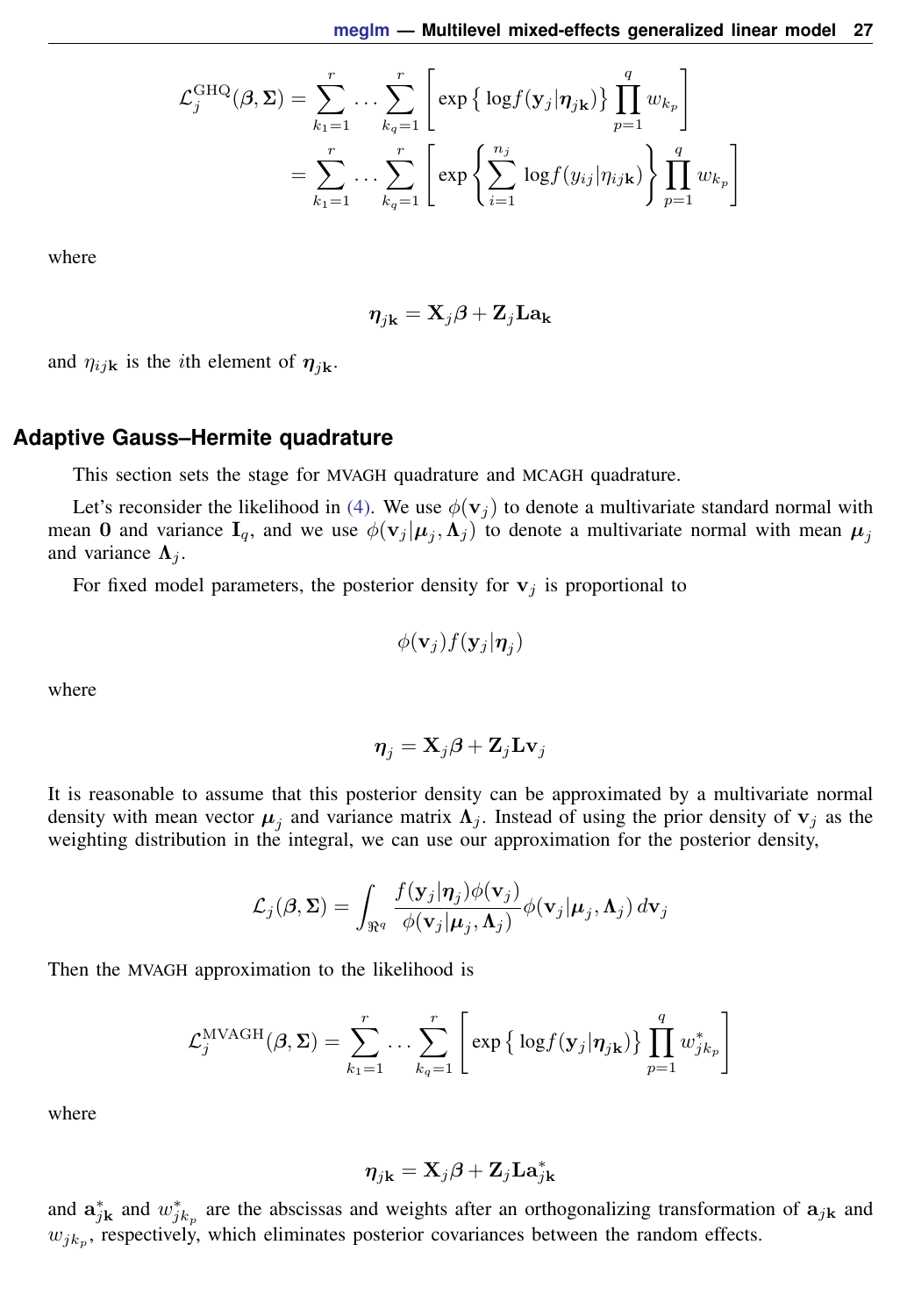Estimates of  $\mu_j$  and  $\Lambda_j$  are computed using one of two different methods. The mean  $\mu_j$  and variance  $\Lambda_i$  are computed iteratively by updating the posterior moments with the MVAGH approximation, starting with a 0 mean vector and identity variance matrix. For the MCAGH approximation,  $\mu_j$  and  $\Lambda_j$ are computed by optimizing the integrand with respect to  $v_j$ , where  $\mu_j$  is the optimal value and  $\Lambda_j$ is the curvature at  $\mu_j$ .

#### <span id="page-27-0"></span>**Laplacian approximation**

Consider the likelihood in [\(3\)](#page-25-1) and denote the argument in the exponential function by

$$
h(\boldsymbol{\beta}, \mathbf{\Sigma}, \mathbf{u}_j) = \log f(\mathbf{y}_j | \mathbf{X}_j \boldsymbol{\beta} + \mathbf{Z}_j \mathbf{u}_j) - \frac{1}{2} \mathbf{u}_j' \mathbf{\Sigma}^{-1} \mathbf{u}_j
$$

The Laplacian approximation is based on a second-order Taylor expansion of  $h(\beta, \Sigma, \mathbf{u}_i)$  about the value of  $\mathbf{u}_i$  that maximizes it. The first and second partial derivatives with respect to  $\mathbf{u}_i$  are

$$
h'(\boldsymbol{\beta}, \boldsymbol{\Sigma}, \mathbf{u}_j) = \frac{\partial h(\boldsymbol{\beta}, \boldsymbol{\Sigma}, \mathbf{u}_j)}{\partial \mathbf{u}_j} = \mathbf{Z}_j' \frac{\partial \log f(\mathbf{y}_j | \boldsymbol{\eta}_j)}{\partial \boldsymbol{\eta}_j} - \boldsymbol{\Sigma}^{-1} \mathbf{u}_j
$$

$$
h''(\boldsymbol{\beta}, \boldsymbol{\Sigma}, \mathbf{u}_j) = \frac{\partial^2 h(\boldsymbol{\beta}, \boldsymbol{\Sigma}, \mathbf{u}_j)}{\partial \mathbf{u}_j \partial \mathbf{u}_j'} = \mathbf{Z}_j' \frac{\partial^2 \log f(\mathbf{y}_j|\boldsymbol{\eta}_j)}{\partial \boldsymbol{\eta}_j \partial \boldsymbol{\eta}_j'} \mathbf{Z}_j - \boldsymbol{\Sigma}^{-1}
$$

The maximizer of  $h(\beta, \Sigma, \mathbf{u}_j)$  is  $\hat{\mathbf{u}}_j$  such that  $h'(\beta, \Sigma, \hat{\mathbf{u}}_j) = 0$ . The integral in [\(3\)](#page-25-1) is proportional to the posterior density of  $\mathbf{u}_j$  given the data so  $\hat{\mathbf{u}}_j$  is also the posterior mode to the posterior density of  $\mathbf{u}_i$  given the data, so  $\hat{\mathbf{u}}_i$  is also the posterior mode.

[Pinheiro and Chao](#page-29-0) [\(2006](#page-29-0)) show that the posterior mode,  $\hat{\mathbf{u}}_j$ , and curvature,  $h''(\beta, \Sigma, \hat{\mathbf{u}}_j)^{-1}$ , can be ciently computed as the iterative solution to a least-squares problem by using matrix decomposition efficiently computed as the iterative solution to a least-squares problem by using matrix decomposition methods similar to those used in fitting linear mixed-effects models [\(Bates and Pinheiro](#page-28-2) [1998](#page-28-2); [Pinheiro](#page-29-16) [and Bates](#page-29-16) [2000](#page-29-16)).

Let

$$
\hat{\mathbf{p}}_j = \mathbf{X}_j \boldsymbol{\beta} + \mathbf{Z}_j \hat{\mathbf{u}}_j
$$

$$
\mathbf{S}_1 = \frac{\partial \log f(\mathbf{y}_j | \hat{\mathbf{p}}_j)}{\partial \hat{\mathbf{p}}_j}
$$

$$
\mathbf{S}_2 = \frac{\partial \mathbf{S}_1}{\partial \hat{\mathbf{p}}'_j} = \frac{\partial^2 \log f(\mathbf{y}_j | \hat{\mathbf{p}}_j)}{\partial \hat{\mathbf{p}}_j \partial \hat{\mathbf{p}}'_j}
$$

$$
\mathbf{H}_j = h''(\boldsymbol{\beta}, \boldsymbol{\Sigma}, \hat{\mathbf{u}}_j) = \mathbf{Z}_j' \mathbf{S}_2 \mathbf{Z}_j - \boldsymbol{\Sigma}^{-1}
$$

then

$$
\mathbf{0} = h'(\boldsymbol{\beta}, \boldsymbol{\Sigma}, \widehat{\mathbf{u}}_j) = \mathbf{Z}_j' \mathbf{S}_1 - \boldsymbol{\Sigma}^{-1} \widehat{\mathbf{u}}_j
$$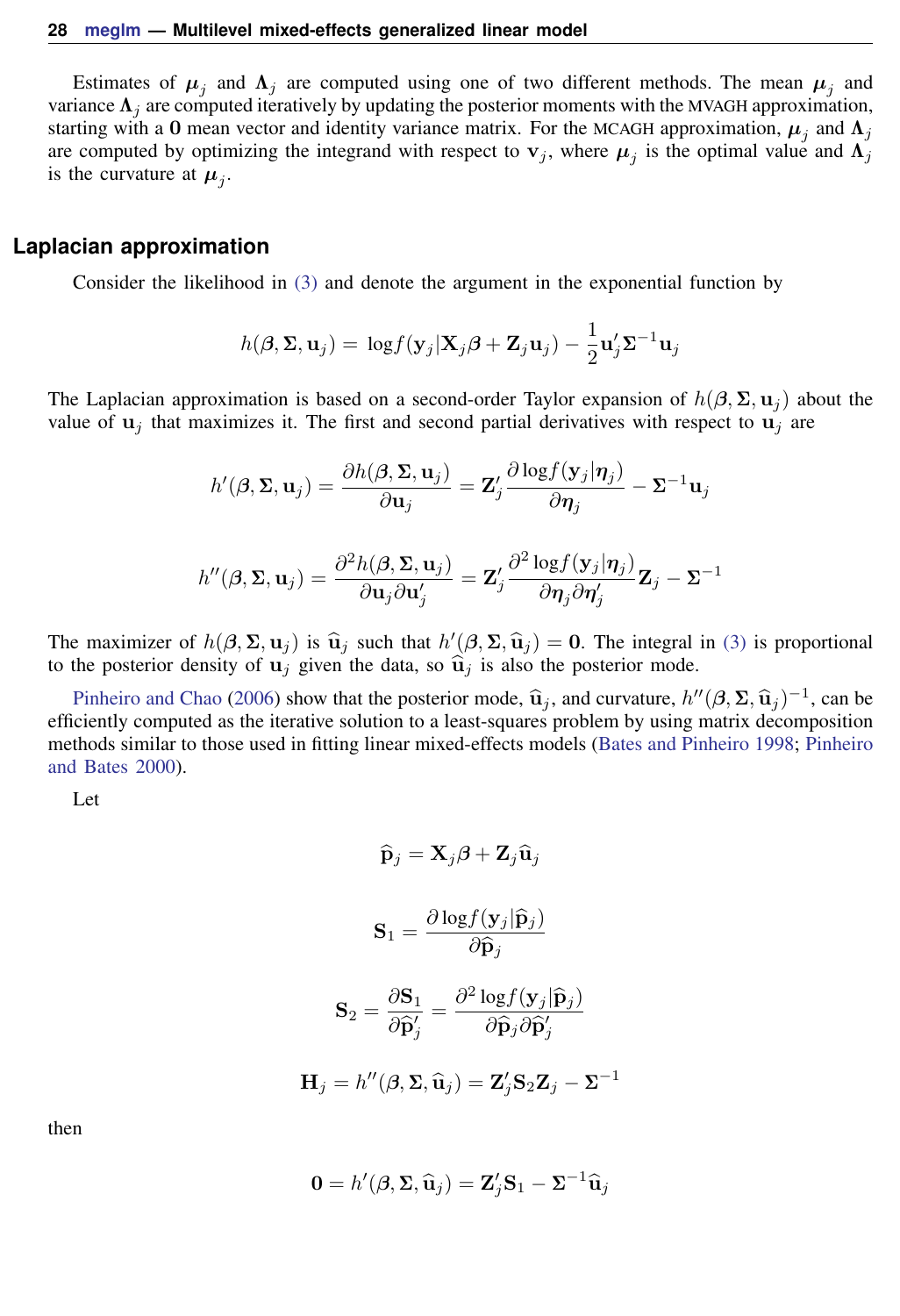Given the above, the second-order Taylor approximation takes the form

$$
h(\boldsymbol{\beta}, \boldsymbol{\Sigma}, \mathbf{u}_j) \approx h(\boldsymbol{\beta}, \boldsymbol{\Sigma}, \widehat{\mathbf{u}}_j) + \frac{1}{2}(\mathbf{u}_j - \widehat{\mathbf{u}}_j)' \mathbf{H}_j(\mathbf{u}_j - \widehat{\mathbf{u}}_j)
$$

because the first-order derivative term is 0. The integral is approximated by

$$
\int_{\Re^q} \exp\{h(\boldsymbol{\beta}, \boldsymbol{\Sigma}, \mathbf{u}_j)\} d\mathbf{u}_j \approx (2\pi)^{q/2} \left|-\mathbf{H}_j\right|^{-1/2} \exp\{h(\boldsymbol{\beta}, \boldsymbol{\Sigma}, \widehat{\mathbf{u}}_j)\}
$$

Thus the Laplacian approximated log likelihood is

$$
\log \mathcal{L}_j^{\text{Lap}}(\beta, \Sigma) = -\frac{1}{2} \log |\Sigma| - \frac{1}{2} \log |\mathbf{H}_j| + h(\beta, \Sigma, \widehat{\mathbf{u}}_j)
$$

The log likelihood for the entire dataset is simply the sum of the contributions of the  $M$  individual clusters, namely,  $\mathcal{L}(\beta, \Sigma) = \sum_{j=1}^{M} \mathcal{L}_j(\beta, \Sigma)$ .

Maximization of  $\mathcal{L}(\beta, \Sigma)$  is performed with respect to  $(\beta, \sigma^2)$ , where  $\sigma^2$  is a vector comprising the unique elements of Σ. Parameter estimates are stored in  $e(b)$  as  $(\hat{\beta}, \hat{\sigma}^2)$ , with the corresponding variance–covariance matrix stored in  $e(V)$ . In the presence of auxiliary parameters, their estimates variance–covariance matrix stored in e(V). In the presence of auxiliary parameters, their estimates and standard errors are included in  $e(b)$  and  $e(V)$ , respectively.

#### <span id="page-28-4"></span>**Survey data**

In the presence of sampling weights, following [Rabe-Hesketh and Skrondal](#page-29-14) ([2006\)](#page-29-14), the weighted log pseudolikelihood for a two-level model is given as

<span id="page-28-3"></span>
$$
\mathcal{L}(\beta, \Sigma) = \sum_{j=1}^{M} w_j \log \int_{-\infty}^{\infty} \exp \left\{ \sum_{i=1}^{n_j} w_{i|j} \log f(y_{ij} | \eta_{ij}) \right\} \phi(\mathbf{v}_{j1}) d\mathbf{v}_{j1}
$$
(5)

where  $w_j$  is the inverse of the probability of selection for the *j*th cluster;  $w_{i|j}$  is the inverse of the conditional probability of selection of individual i, given the selection of cluster j,  $f(\cdot)$  is as defined previously; and  $\phi(\cdot)$  is the standard multivariate normal density.

Weighted estimation is achieved through the direct application of  $w_j$  and  $w_{i|j}$  into the likelihood calculations as detailed above to reflect replicated clusters for  $w_j$  and replicated observations within clusters for  $w_{i|j}$ . Because this estimation is based on replicated clusters and observations, frequency weights are handled similarly.

<span id="page-28-0"></span>Weights are not allowed with crossed models or the Laplacian approximation.

## **References**

- Andrews, M. J., T. Schank, and R. Upward. 2006. [Practical fixed-effects estimation methods for the three-way](http://www.stata-journal.com/article.html?article=st0112) [error-components model.](http://www.stata-journal.com/article.html?article=st0112) Stata Journal 6: 461–481.
- <span id="page-28-2"></span>Bates, D. M., and J. C. Pinheiro. 1998. Computational methods for multilevel modelling. In Technical Memorandum BL0112140-980226-01TM. Murray Hill, NJ: Bell Labs, Lucent Technologies.
- <span id="page-28-1"></span>Breslow, N. E., and D. G. Clayton. 1993. Approximate inference in generalized linear mixed models. Journal of the American Statistical Association 88: 9–25. [https://doi.org/10.2307/2290687.](https://doi.org/10.2307/2290687)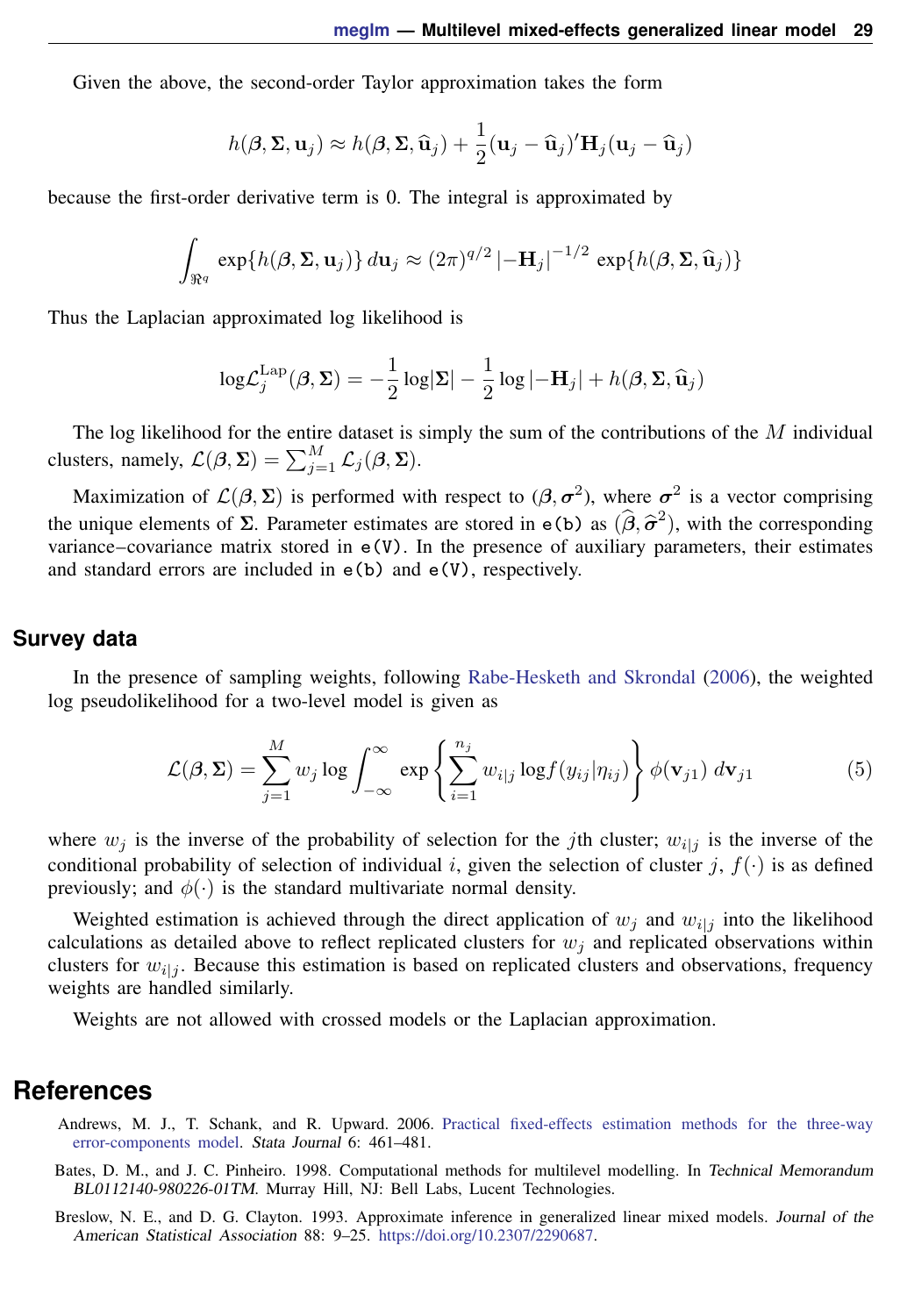Cameron, A. C., and P. K. Trivedi. 2010. [Microeconometrics Using Stata](http://www.stata-press.com/books/musr.html). Rev. ed. College Station, TX: Stata Press.

- Canette, I. 2011. Including covariates in crossed-effects models. The Stata Blog: Not Elsewhere Classified. <http://blog.stata.com/2010/12/22/including-covariates-in-crossed-effects-models/>.
- <span id="page-29-10"></span>Diggle, P. J., P. J. Heagerty, K.-Y. Liang, and S. L. Zeger. 2002. Analysis of Longitudinal Data. 2nd ed. Oxford: Oxford University Press.
- <span id="page-29-12"></span>Flay, B. R., B. R. Brannon, C. A. Johnson, W. B. Hansen, A. L. Ulene, D. A. Whitney-Saltiel, L. R. Gleason, S. Sussman, M. D. Gavin, K. M. Glowacz, D. F. Sobol, and D. C. Spiegel. 1988. The television, school, and family smoking cessation and prevention project: I. Theoretical basis and program development. Preventive Medicine 17: 585–607. [https://doi.org/10.1016/0091-7435\(88\)90053-9](https://doi.org/10.1016/0091-7435(88)90053-9).
- Harville, D. A. 1977. Maximum likelihood approaches to variance component estimation and to related problems. Journal of the American Statistical Association 72: 320–338. <https://doi.org/10.2307/2286796>.
- <span id="page-29-3"></span>Hedeker, D., and R. D. Gibbons. 2006. Longitudinal Data Analysis. Hoboken, NJ: Wiley.
- Hocking, R. R. 1985. The Analysis of Linear Models. Monterey, CA: Brooks/Cole.
- Horton, N. J. 2011. [Stata tip 95: Estimation of error covariances in a linear model.](http://www.stata-journal.com/article.html?article=st0222) Stata Journal 11: 145–148.
- <span id="page-29-11"></span>Huq, N. M., and J. Cleland. 1990. Bangladesh Fertility Survey 1989 (Main Report). National Institute of Population Research and Training.
- <span id="page-29-13"></span>Karim, M. R., and S. L. Zeger. 1992. Generalized linear models with random effects; salamander mating revisited. Biometrics 48: 631–644. <https://doi.org/10.2307/2532317>.
- <span id="page-29-8"></span>Laird, N. M., and J. H. Ware. 1982. Random-effects models for longitudinal data. Biometrics 38: 963–974. <https://doi.org/10.2307/2529876>.
- LaMotte, L. R. 1973. Quadratic estimation of variance components. Biometrics 29: 311–330. <https://doi.org/10.2307/2529395>.
- <span id="page-29-6"></span>Lin, X., and N. E. Breslow. 1996. Bias correction in generalized linear mixed models with multiple components of dispersion. Journal of the American Statistical Association 91: 1007–1016. [https://doi.org/10.2307/2291720.](https://doi.org/10.2307/2291720)
- Marchenko, Y. V. 2006. [Estimating variance components in Stata](http://www.stata-journal.com/article.html?article=st0095). Stata Journal 6: 1–21.
- <span id="page-29-4"></span>McCulloch, C. E., S. R. Searle, and J. M. Neuhaus. 2008. Generalized, Linear, and Mixed Models. 2nd ed. Hoboken, NJ: Wiley.
- <span id="page-29-7"></span>Ng, E. S.-W., J. R. Carpenter, H. Goldstein, and J. Rasbash. 2006. Estimation in generalised linear mixed models with binary outcomes by simulated maximum likelihood. Statistical Modelling 6: 23–42. [https://doi.org/10.1191/1471082X06st106oa.](https://doi.org/10.1191/1471082X06st106oa)
- Nichols, A. 2007. [Causal inference with observational data](http://www.stata-journal.com/article.html?article=st0136). Stata Journal 7: 507–541.
- Pantazis, N., and G. Touloumi. 2010. [Analyzing longitudinal data in the presence of informative drop-out: The jmre1](http://www.stata-journal.com/article.html?article=st0190) [command](http://www.stata-journal.com/article.html?article=st0190). Stata Journal 10: 226–251.
- <span id="page-29-16"></span>Pinheiro, J. C., and D. M. Bates. 2000. Mixed-Effects Models in S and S-PLUS. New York: Springer.
- <span id="page-29-0"></span>Pinheiro, J. C., and E. C. Chao. 2006. Efficient Laplacian and adaptive Gaussian quadrature algorithms for multilevel generalized linear mixed models. Journal of Computational and Graphical Statistics 15: 58–81. [https://doi.org/10.1198/106186006X96962.](https://doi.org/10.1198/106186006X96962)
- <span id="page-29-14"></span>Rabe-Hesketh, S., and A. Skrondal. 2006. Multilevel modelling of complex survey data. Journal of the Royal Statistical Society, Series A 169: 805–827. <https://doi.org/10.1111/j.1467-985X.2006.00426.x>.
- <span id="page-29-5"></span>. 2022. [Multilevel and Longitudinal Modeling Using Stata](http://www.stata-press.com/books/multilevel-longitudinal-modeling-stata/). 4th ed. College Station, TX: Stata Press.
- <span id="page-29-2"></span>Raudenbush, S. W., and A. S. Bryk. 2002. Hierarchical Linear Models: Applications and Data Analysis Methods. 2nd ed. Thousand Oaks, CA: SAGE.
- <span id="page-29-9"></span>Ruppert, D., M. P. Wand, and R. J. Carroll. 2003. Semiparametric Regression. Cambridge: Cambridge University Press.
- Schunck, R., and F. Perales. 2017. [Within- and between-cluster effects in generalized linear mixed models: A discussion](http://www.stata-journal.com/article.html?article=st0468) [of approaches and the xthybrid command.](http://www.stata-journal.com/article.html?article=st0468) Stata Journal 17: 89–115.
- Searle, S. R. 1989. Obituary: Charles Roy Henderson 1911–1989. Biometrics 45: 1333–1335.
- <span id="page-29-15"></span><span id="page-29-1"></span>Searle, S. R., G. Casella, and C. E. McCulloch. 1992. Variance Components. New York: Wiley.